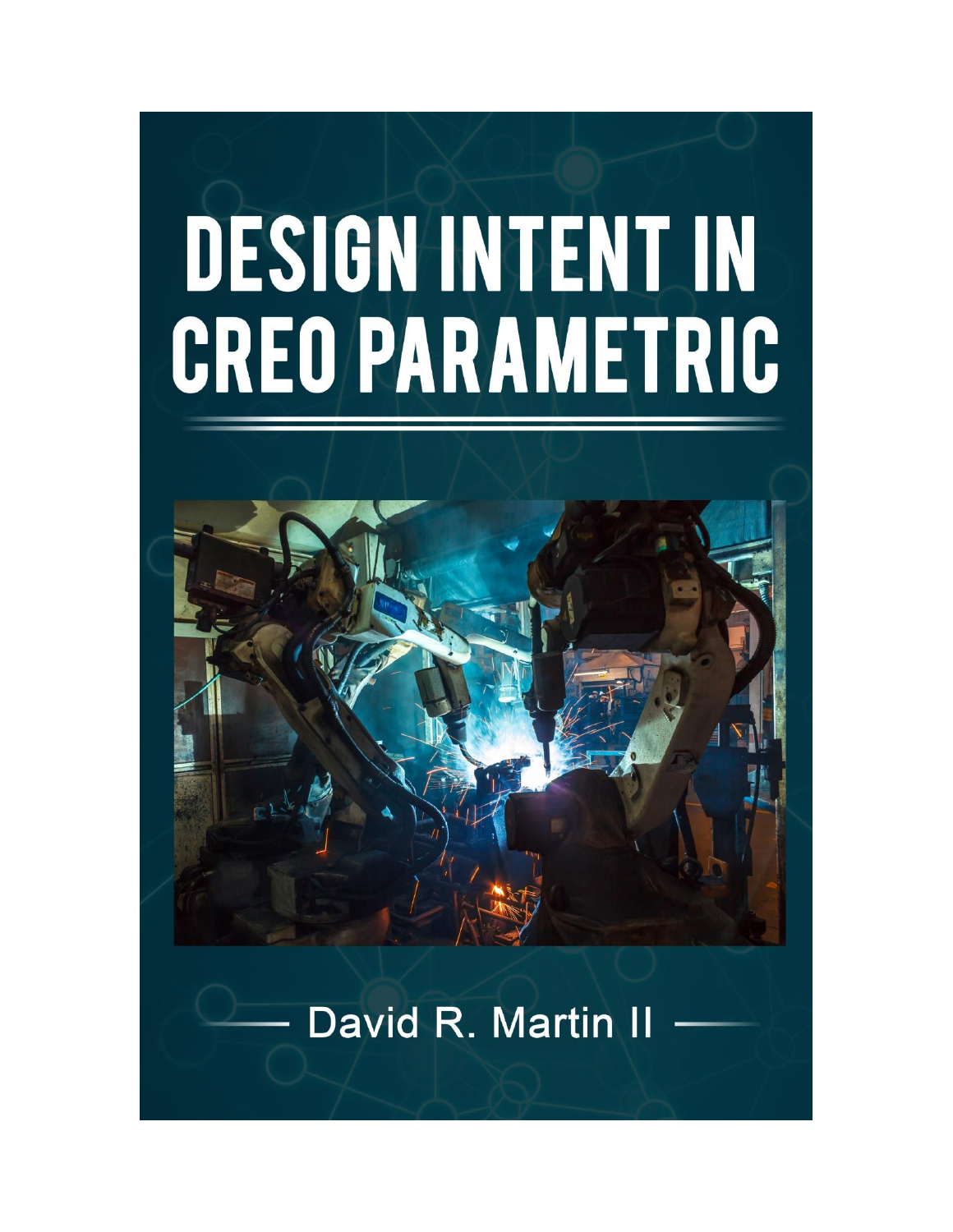# **DESIGN INTENT**

## in Creo Parametric

## Chapter 3: Building Design Intent in Parts

By David Randolph Martin II

© 2017 David Randolph Martin II

All rights reserved. This book or any portion thereof may not be reproduced or used in any manner whatsoever without the express written permission of the publisher except for the use of brief quotations in a book review.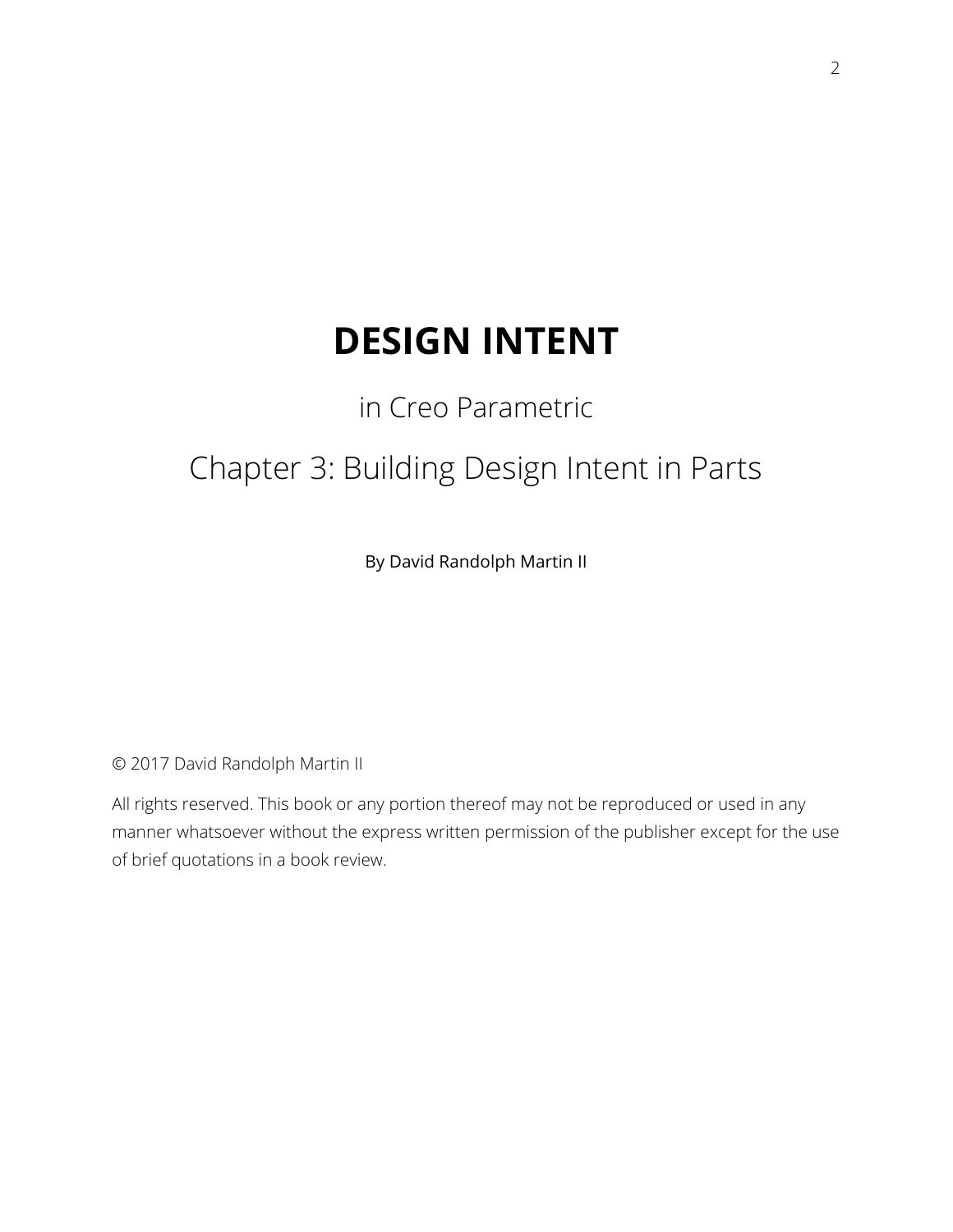### 3. Building Design Intent in Parts

A part is a model that consists of features and typically represents an object made out of a single material or composite; manufactured under a defined set of processes; and controlled as a distinct, discrete unit.

We build Design Intent into Part models primarily through the following methods:

- Feature Choice.
- Feature Options.
- Parent-Child Relationships.
- Feature Order.
- Relations.
- Behavioral Modeling.

In addition to these methods of building Design Intent we will examine other considerations, including:

- More artistic methods of creating Industrial Design geometry, such as Freeform Surfacing and Subdivisional Modeling.
- The Direct Modeling Paradigm and how it can be combined with traditional parametric modeling in Creo Parametric.

#### 3.1. Feature Choice

We have numerous different classes of features that we can create in part models, and these different classes contain multiple different types of features. You will often have multiple choices that will create the same result. Which is the best choice?

- The first method that comes to mind?
- The easiest method?
- The fastest one / fewest mouse clicks?

If you chose any of the above… well, you might want to start over reading at page 1. The best choice depends on Design Intent. Let's look at an example to illustrate this choice: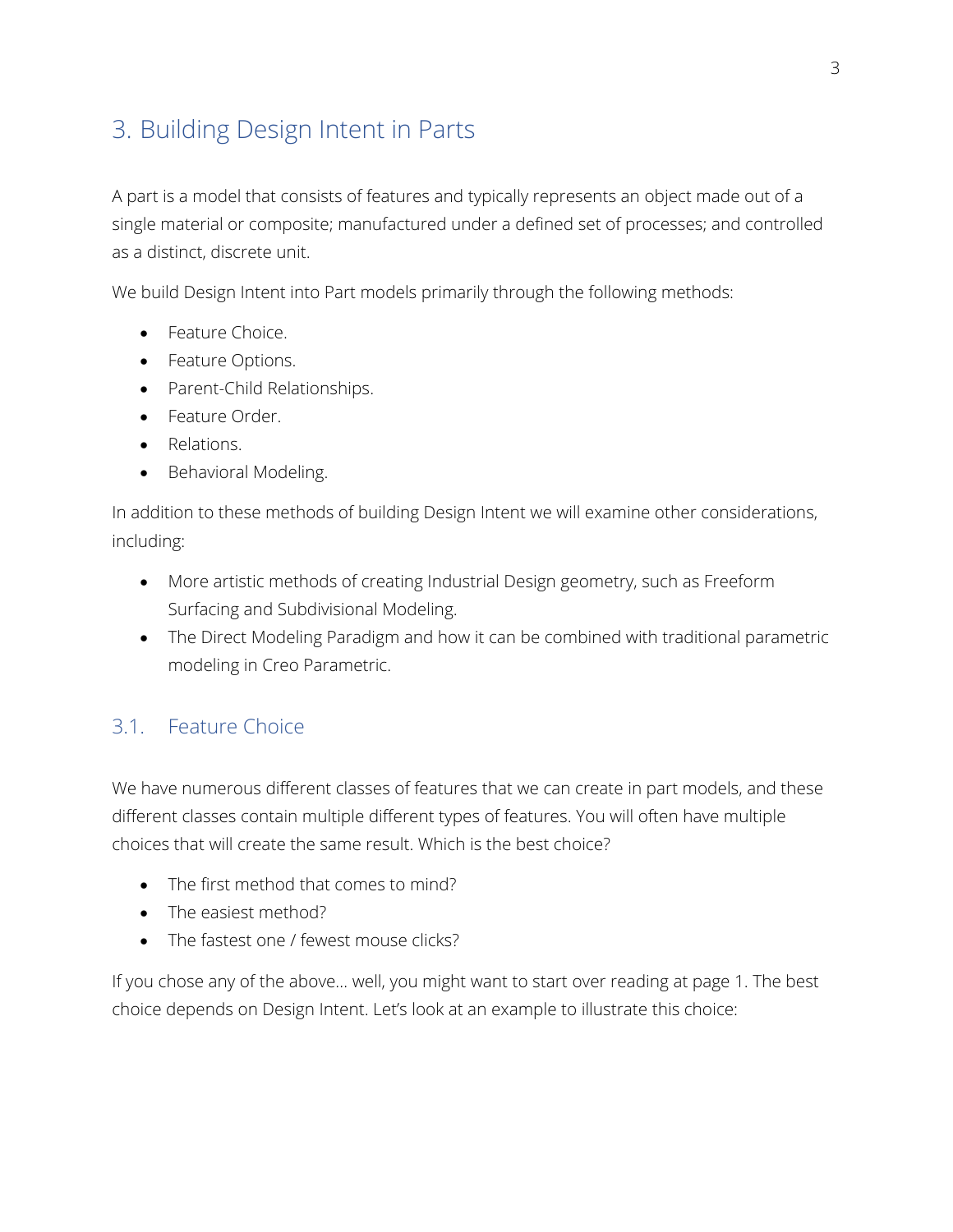#### 3.1.1. Why Feature Choice Matters



Consider the following example: how can you make this cylinder?

*Figure 3-1. A simple cylinder part model.*

There are numerous methods in Creo Parametric. Some of the more of the obvious methods include:

- Sketch a circle then use the Extrude tool.
- Sketch a rectangle and then use the Revolve tool.
- Use the Blend tool to connect two circular sections.
- Sketch a straight line and then use the Sweep tool.

Which of these methods is the best? That is a loaded question. We don't know which method is the best until we consider how our Design Intent can change over time.

Take the following situations into consideration:

- If the cylinder might change into a shape other than circular, then the Extrude would be the best choice in this situation (see the yellow object in [Figure 3-2\)](#page-4-0).
- If the angle of revolution might change to something less than 360 degrees, then the Revolve would be our solution (see the blue object in [Figure 3-2\)](#page-4-0).
- If the critical factor is controlling the shape at both ends of the geometry, then we would want to choose the Blend (see the green object in [Figure 3-2\)](#page-4-0).
- If the path (trajectory) could change, then the Sweep would best allow us to account for this change in Design Intent (see the red object in [Figure 3-2\)](#page-4-0).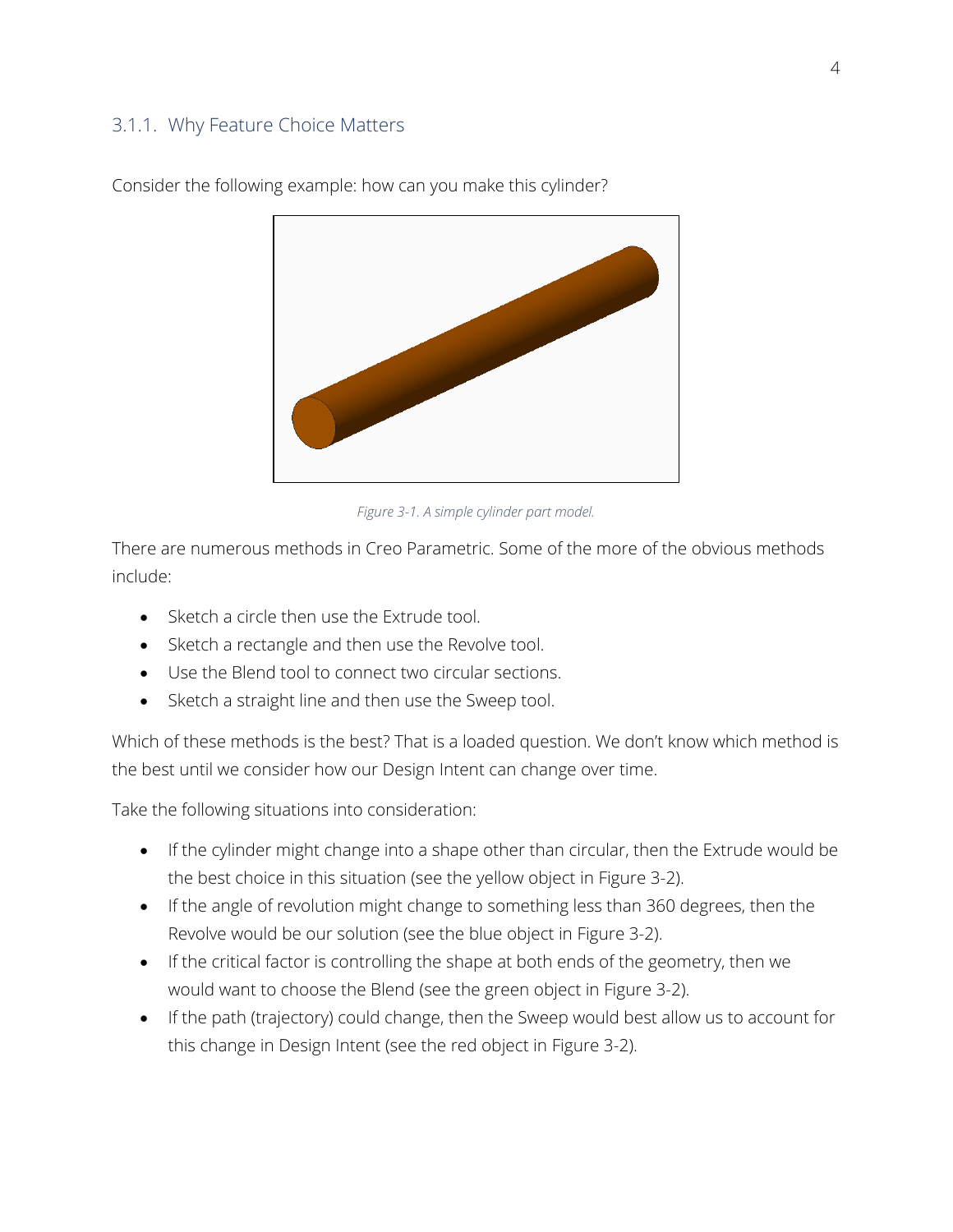

*Figure 3-2. Effect of Feature Choice on Design Intent.*

<span id="page-4-0"></span>Before making a choice consider the most likely scenarios that might change in requirements later on. Let that be your guide when selecting which features to choose.

#### 3.1.2. Classes of Features

There are numerous different classes of features that can be created in part models, including:

- Datum Features: imaginary references that we place in our model in order to create and control other features in our model.
- Sketch-Based Features: these were discussed in the last chapter. These features add or remove geometry from the model by taking sketches and performing operations like Extrude, Revolve, and so on.
- Engineering, or Pick & Place Features: these are features in which the basic geometry or shape is already defined, so the user specifies references to locate the features in the model, dimensions to control the size, and other various options. These include Holes, Rounds, Chamfers, Shells, and Draft.
- Surface Features: these features create a three-dimensional geometry that has no thickness, and therefore no mass. Users can create more organic, ergonomic, and aesthetically pleasing shapes that can be created with traditional Sketch-Based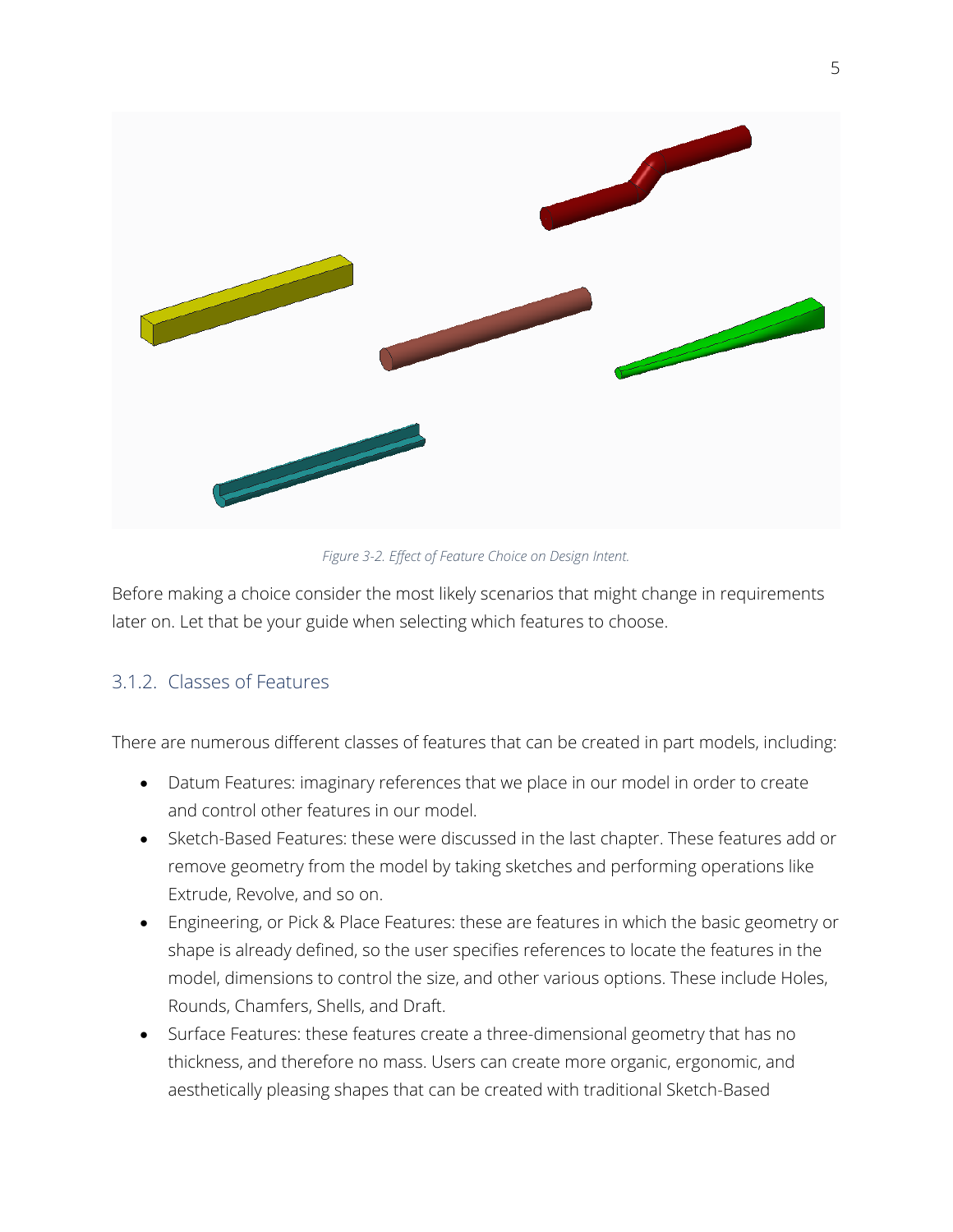Features. "Technical" or "parametric" surfaces include Boundary Blends and Fill features.

- Editing Features: these take other features or geometry and manipulate them, such as by trimming, extending, merging, and other operations.
- Feature Duplication: these features take one or more features as inputs, and allow the user to create additional features, which may be copies, mirrors, or pattern instances.

This is by far not an exclusive list. Other classes include Data Sharing Features (discussed in the next chapter in the Top Down Design section), Annotation Features used in Model Based Definition (MBD), and Flexible Modeling Features (discussed later in this chapter).

The critical point is that in design, you will often have to make choices regarding which class of feature you want to use. For example, are you going to make your primary features sketchbased or surfaces? And if so, which one of the types of features in that class will you choose? For example, if you decide to model using surfaces, will you use parametric (sometimes referred to as technical) surfacing, Freeform surfacing (the Style feature within ISDX, the Interactive Surfacing Design Extension), or Subdivisional modeling (the Freestyle feature)?

Here are some of the questions to ask yourself when choosing the class and type of feature to build:

- What are my requirements, design constraints, and goals today?
- What information do I have now?
- What information do I need?
- How might my requirements, design constraints, and goals change in the future?
- What features are most likely to accommodate my requirements?
- Which of these choices are most adaptable to change, preferably without resulting in regeneration failures or high amounts of rework? In other words, which of my feature choices are most robust and flexible?

We will quickly review some examples of some of the different kinds of features in the various classes.

#### 3.1.2.1.Datum Features

Datums provide geometric references in your model so that you can define features. Most standard model templates provide three default datum planes and a default coordinate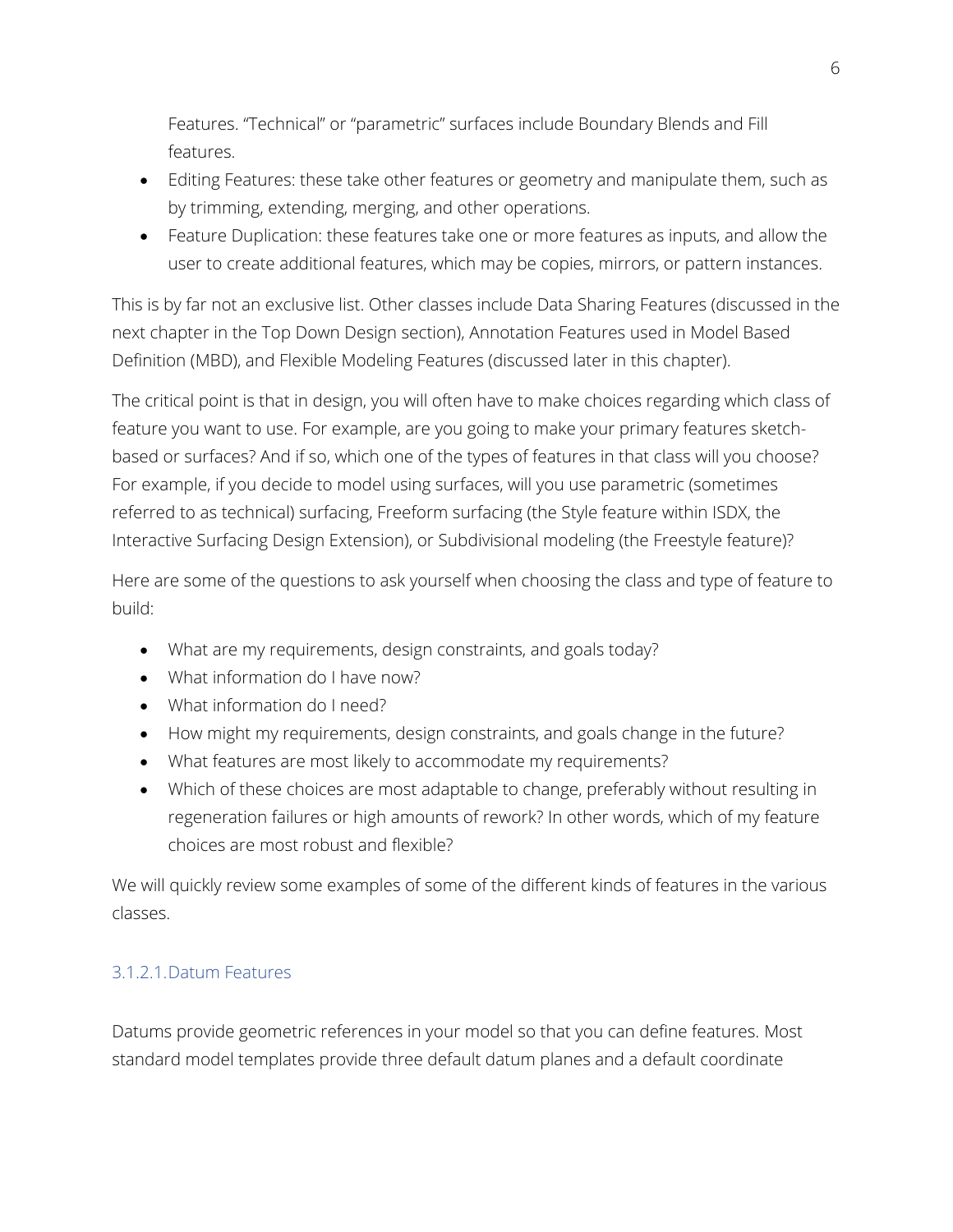system as a starting point. Datums are also used for documentation in Geometric Dimensioning and Tolerancing (GD&T). Types of Datum Features include:

$$
\begin{array}{cc}\n\bullet & \square \\
\bullet & \square\n\end{array}
$$

- $\bullet$  Axes  $\prime$  Axis
- Points  $\frac{1}{x}$  Point  $\frac{1}{x}$
- Coordinate Systems  $\frac{\frac{11}{2}\sqrt{x}}{2}$  Coordinate System
- Curves

By default, an extruded circle and a sketch revolved through 360 degrees and generate axes automatically. Extruded arcs and revolves less than 360 degrees do not create axes. The configuration option *show\_axes\_for\_extr\_arcs* will generate axes for both situations.

#### 3.1.2.2.Sketch-Based Features

As discussed in the previous chapter, Sketch-Based features are some of the most widely used features in part models. The base (first solid) feature is often based on a sketch. These include:

- Extrude Extrude: add or remove material normal to the Sketch.
- Revolve  $\frac{d}{d\rho}$  Revolve : add or remove material about an axis of revolution.
- Sweep  $\sum$  Sweep : move a sketch along the main trajectory. Additional trajectories can be used to control the shape, and the section can be allowed to vary along the main trajectory by a variety of means.
- Blends  $\widehat{\delta}^{\text{I}}$   $\vert$  Blend : connect multiple sections together to create a feature.

Note that in addition to creating solid geometry, Sketch-Based Features can also create surfaces and quilts (non-solid features).

#### A Note About Internal Sketches

A Sketch does not need to exist prior to creating an Extrude or a Revolve; it can be created within the feature. That is known as an Internal Sketch. When the Sketch is created first it is known as an External Sketch.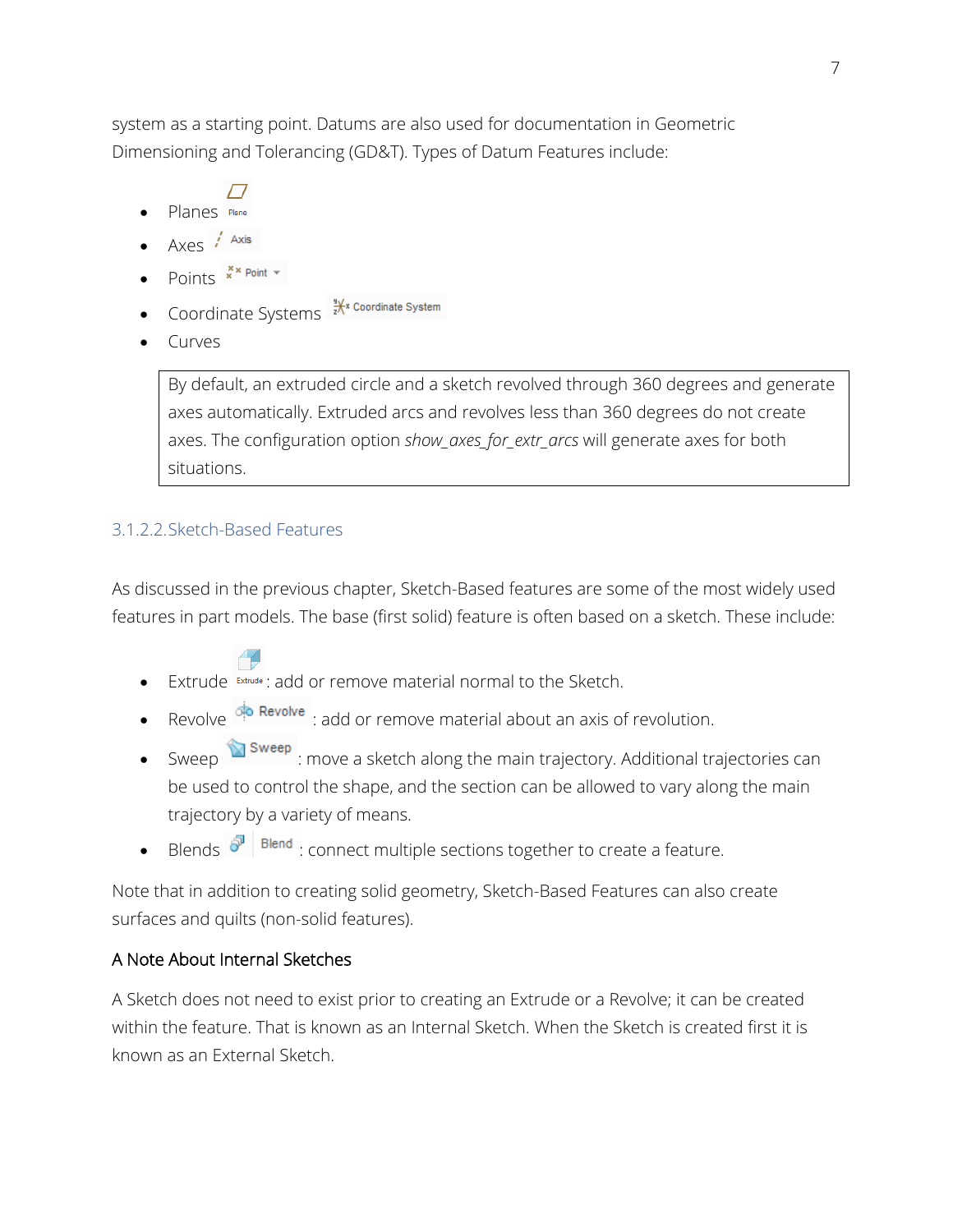

*Figure 3-3. External vs. Internal Sketches for features.*

External Sketches provide more flexibility, because

- The same sketch can be used to drive multiple features.
- A feature can quickly be changed to use a different external sketch. With an internal sketch, all the entities would need to be deleted and the new sketch created.

An External Sketch can be converted to an Internal Sketch by using the Unlink button in the Placement tab of the Sketch-Based Feature.



*Figure 3-4. Unlinking an external sketch from a feature dashboard.*

#### 3.1.2.3.Editing Features

These features perform operations on existing features and geometry in our model. They include:



*Figure 3-5. Editing features in the part mode ribbon.*

• Trim: use one object to reduce the extent of another object.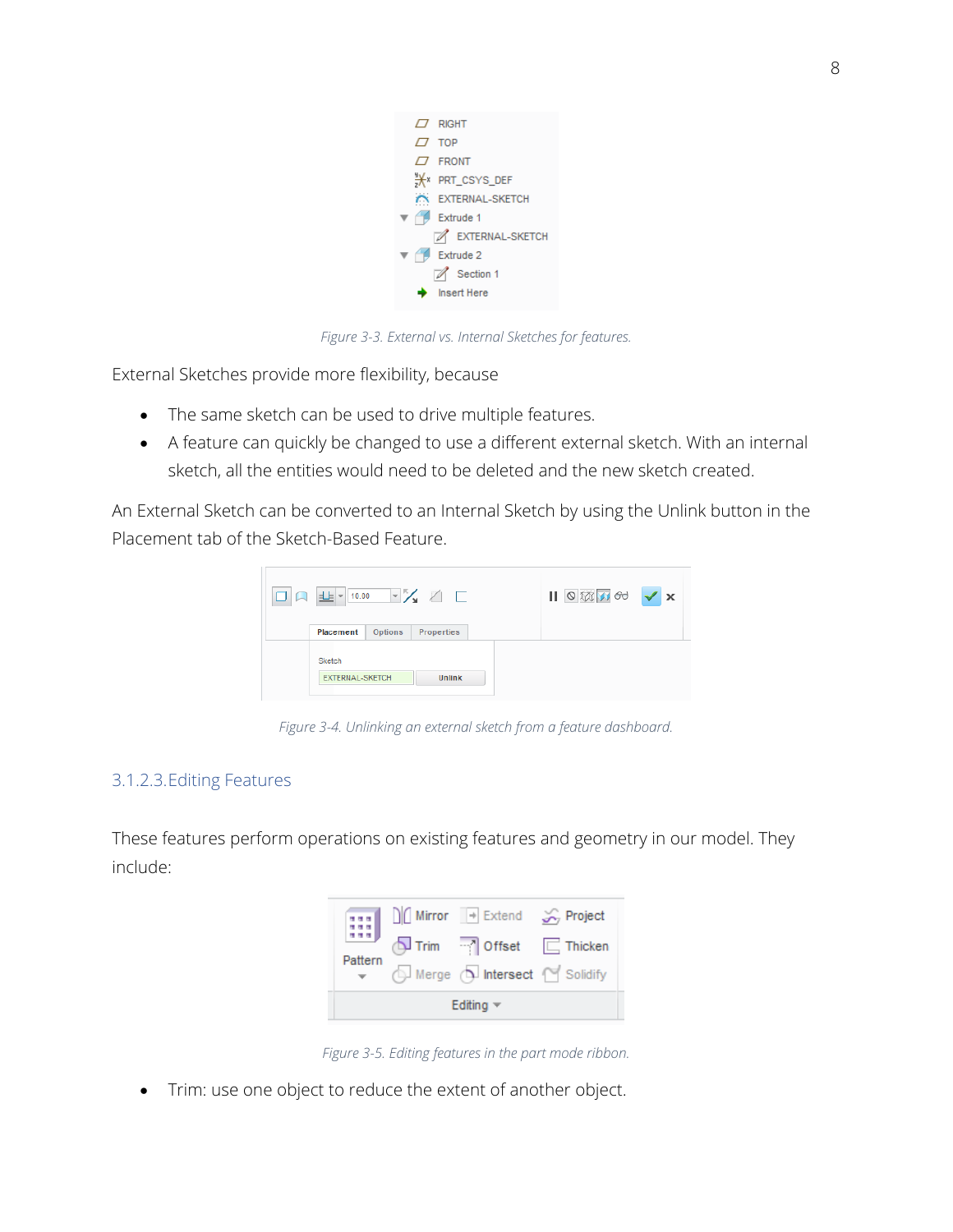- Merge: stitch two or more quilts together.
- Extend: increase the boundaries of a surface.
- Offset: create new curves or surfaces of moving a parent entity a specified distance in a specified direction.
- Thicken: create solid geometry by offsetting a surface, creating side surfaces, merging the result, and filling in the interior volume.
- Solidify: create solid geometry, either adding or removing material, using a quilt as an input.

#### 3.1.2.4.Engineering Features

Engineering Features sometimes referred to as "Pick and Place Features," are the ones in which the basic shape is already defined. The feature is placed in the model by specifying the location references and attributes regarding size and extent.



*Figure 3-6. Feature tools from the Engineering group on the Model tab.*

Engineering features include:

- Hole: generally a circular cut in a model. They include Straight, Standard, and Sketched holes, but they can be tapered, and have countersinks and/or counterbores.
- Rounds: also known as fillets, they break a sharp corner with rounded or conic geometry.
- Chamfer: remove sharp corners from an object, leaving a flat beveled surface.
- Draft: add taper to the surfaces of a model in order to facilitate manufacturing via molds and casts.
- Shell: hollow out a part to a given thickness, optionally removing specified surfaces so as to provide access to the interior volume.

#### Holes vs. Extrudes

Holes present an interesting choice when it comes to Design Intent. A simple hole can be created by simply extruding a circle as a cut. If the hole could likely change to a slot, then an Extrude would be preferred. But otherwise, hole features provide numerous advantages, including: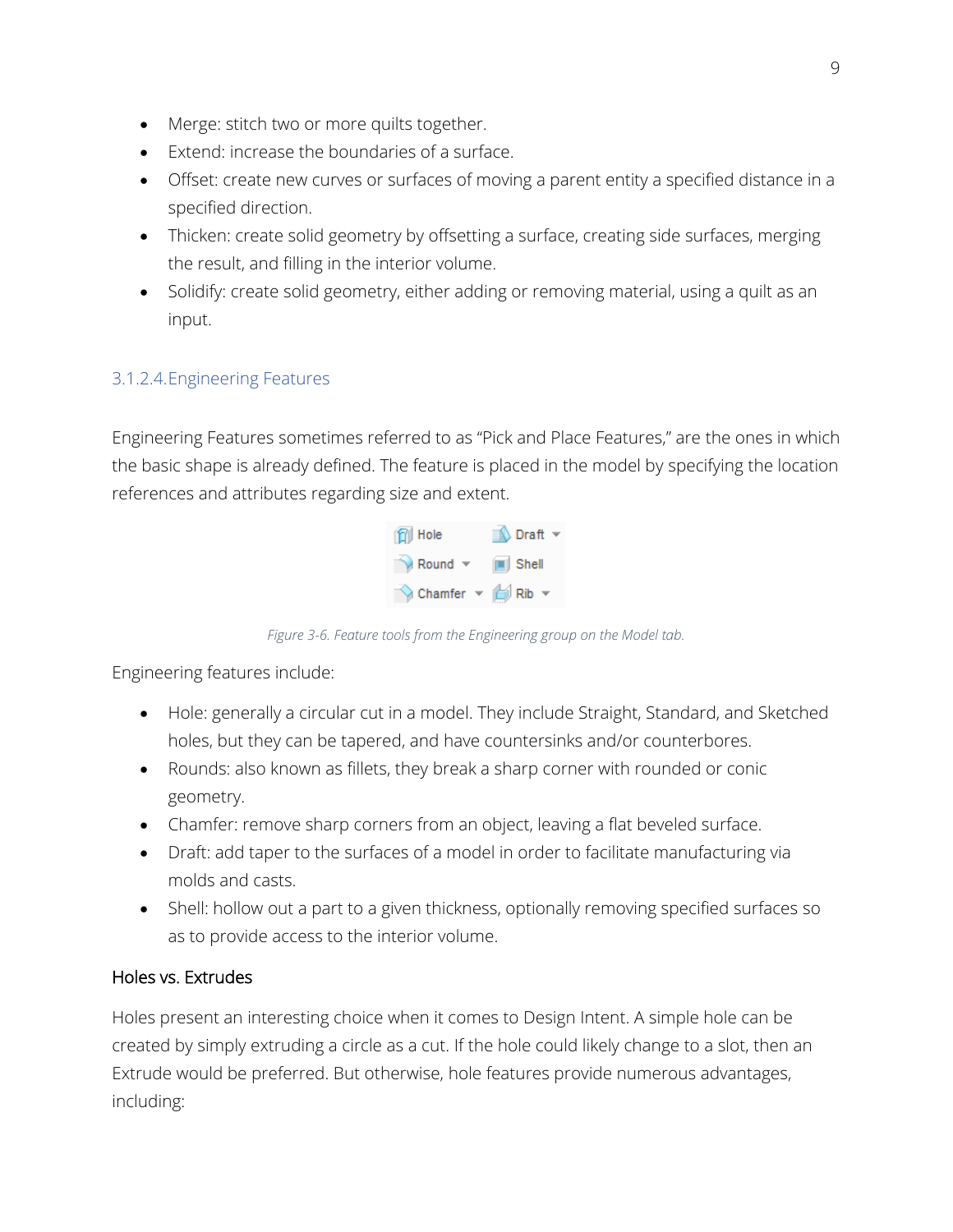- Changing between different dimensioning schemes.
- Easily adding counterbores, countersinks, and exit countersinks.
- Selecting standard holes from preconfigured lists for tapped, clearance, and tapered holes. These can include thread surfaces and automatically generated notes to be used in drawings.
- Reducing regeneration time with lightweight holes.
- Searching for holes and placing them with layers for suppression of downstream processes.

#### 3.1.3. Duplication Methods

The power of computers lies in their ability to perform operations over and over again, faster than we can, saving us the time and effort of doing things manually. Creo Parametric takes the same approach with duplicating features, using the following tools:

• Copy **and Paste Special Copy** and Paste Special • Pattern

• Mirror DIO Mirror

Duplicating features using these methods provide greater control and Design Intent than creating multiple entities in a Sketch (which is a bad practice).

#### <span id="page-9-0"></span>3.1.3.1.Copy and Paste Special

While Copy and Paste saves you from recreating features, it does not build Design Intent in the model because there is no dependency between the original object(s) and the copies. However, Paste Special does allow dependency; a Parent-Child Relationship can be established so that changes to the original are propagated to the duplicate.

However, if it's been a while since you last used this command, I recommend practicing on some sample models first. There are nuances to the command that are not intuitive.

To perform this operation, do the following:

- 1. Select the feature(s) you wish to copy.
- 2. Use CTRL-C or the Copy  $\bigoplus$  Copy command.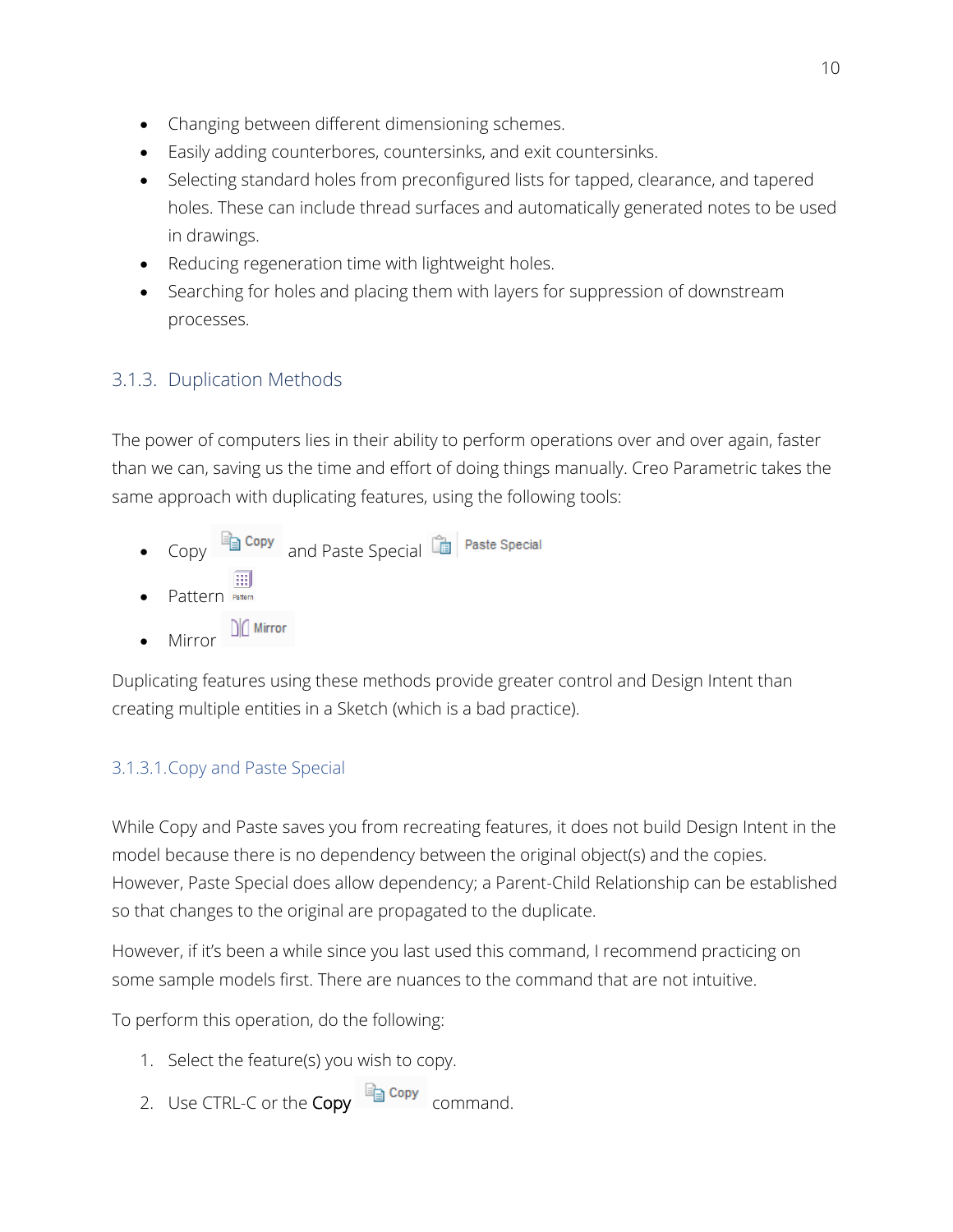3. Click the Paste drop-down menu (just below the Copy command in the Operations group on the Model tab) and select the Paste Special **Command**.

Here is where things get tricky. The Paste Special dialog box will open:



*Figure 3-7. The Paste Special dialog box.*

By default, Dependent copy and Partially dependent; Dimensions and AE Details only are selected. Some notes about this first option:

- It may be necessary to use this in conjunction with Advanced reference configuration in order to locate the copy in a new place.
- If you attempt to edit the definition of the sketch for a copied Sketch-Based Feature, you will receive a warning:



*Figure 3-8. Warning for editing definition of a dependent sketch.*

• If you right click on a copied Sketch-Based Feature, the command Copied Feature > Make Section Independent is available to break the Parent-Child Relationship.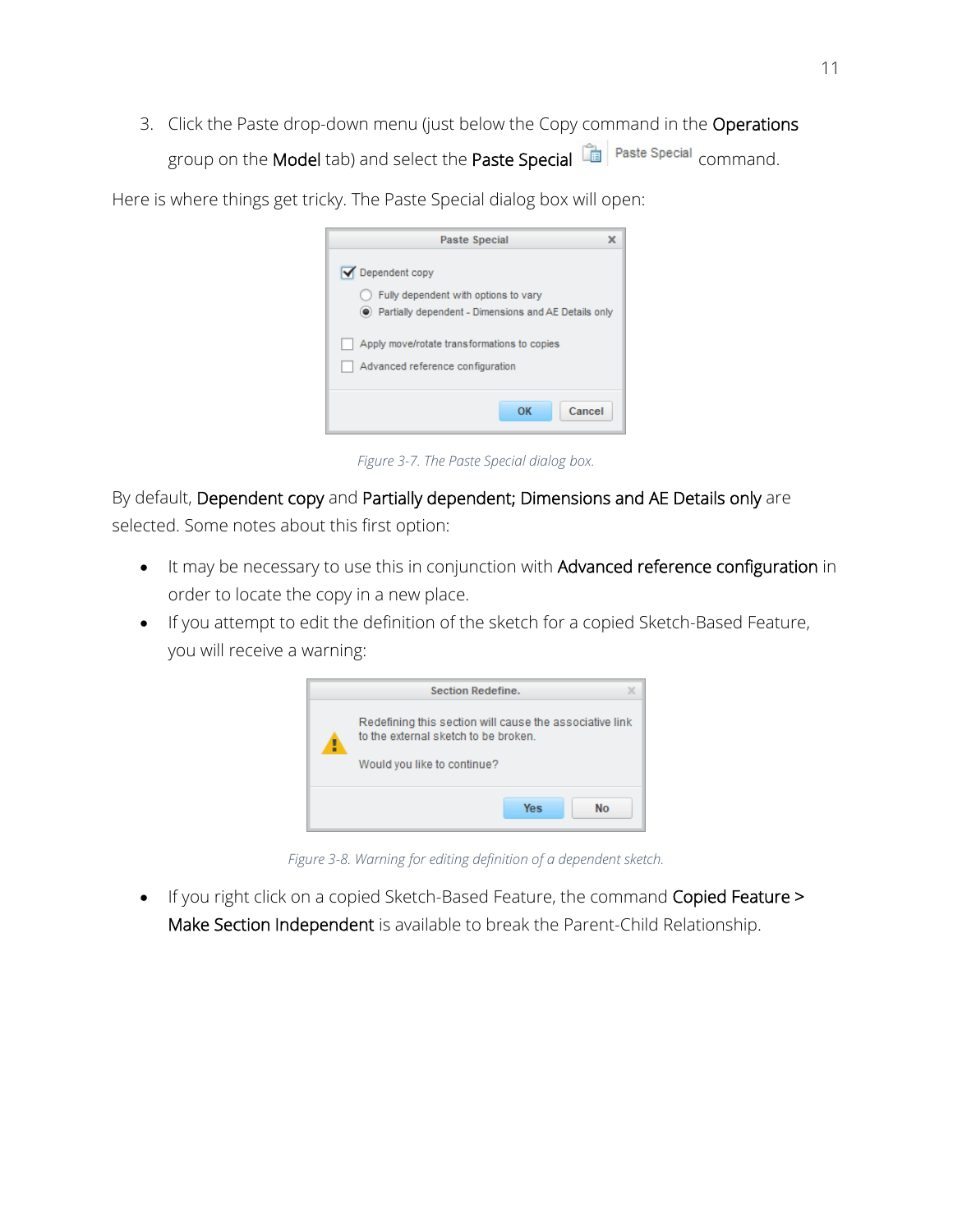• If you attempt to edit any dimensions in the copy, you will see this warning:

| <b>Breaking Dimension Dependency</b>                                                                                                                |  |
|-----------------------------------------------------------------------------------------------------------------------------------------------------|--|
| This feature is a dependent copy of Extrude 2.<br>While editing its definition, you have broken the dependency of the following<br>dimension pairs: |  |
| Parent d104 and new d206                                                                                                                            |  |
| You can undo the Edit Definition operation to restore<br>the dependency between the dimension pairs.                                                |  |
| Close                                                                                                                                               |  |

*Figure 3-9. Break dimension dependency warning.*

Here are some notes regarding the Fully dependent with options to vary choice:

- The copied feature(s) will have the word Copied at the start of its name in the Model Tree.
- Edit Definition is not available for these features.
- Any options that are varied can be viewed in the Varied Items table:

| <b>Varied Items</b>   |                   |                  |                   |   |         |  |
|-----------------------|-------------------|------------------|-------------------|---|---------|--|
|                       |                   |                  |                   |   |         |  |
| <b>3D Notes</b>       |                   |                  | <b>Parameters</b> |   |         |  |
| <b>Dimensions</b>     |                   |                  | <b>References</b> |   |         |  |
| <b>Dimension</b>      | <b>Orig Value</b> | <b>New Value</b> |                   |   |         |  |
| Filter<br>۰<br>$\sim$ | щı<br>All         |                  |                   | Ψ | Þ<br>₽Ň |  |
|                       |                   |                  | OK                |   | Cancel  |  |

*Figure 3-10. Copied feature Varied Items dialog box.*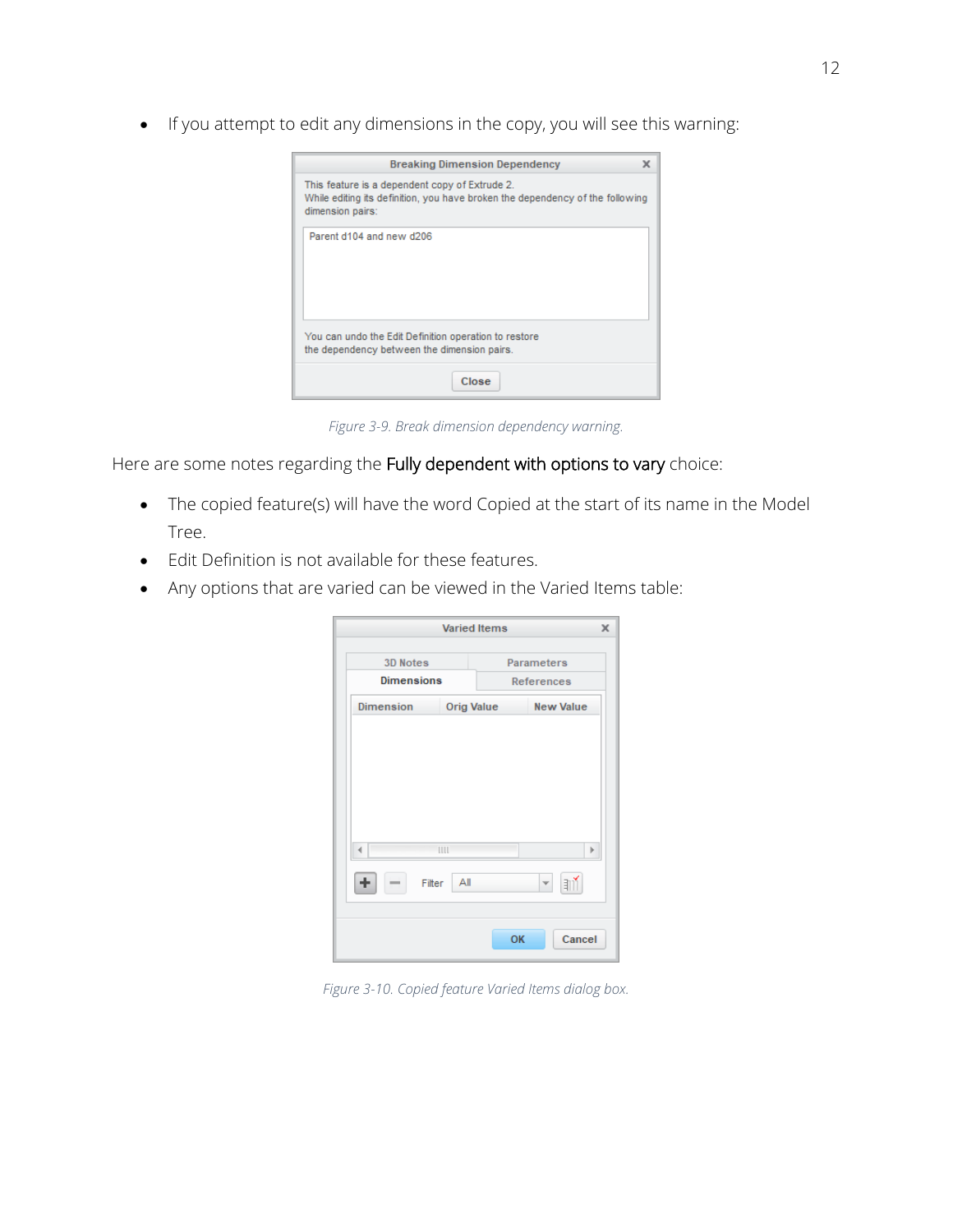- Right clicking on the copied feature(s) will provide access to the Copied Feature commands to access the Varied Items table and control the dependency (see [Figure](#page-12-0)  [3-11\)](#page-12-0).
	- o Break dependence temporarily suspends the duplicate from updating with changes to the original.
	- o Remove dependence permanently stops changes from being propagated.



*Figure 3-11. Copied Feature right mouse button commands.*

<span id="page-12-0"></span>Again, I highly recommend familiarizing yourself with the repercussions of the various options before using the command to be aware of its limitations to future changes.

#### 3.1.3.2.Patterns

Patterns allow us to create multiple instances of a feature, or a group of features, using a variety of methods:

- Dimension: define increments for the dimensions used to define the feature(s).
- Direction: create patterns in one or two directions by translation, rotation, coordinate systems, or a mix of these.
- Axis: create a rotational pattern in one or two directions.
- Fill: use an open or closed curve as either a boundary or a trajectory for locating instances.
- Table: fill in a spreadsheet for values to define the instance's location and size.
- Reference: use an existing pattern as the basis for creating a new pattern. More on this below.
- Curve: create a pattern by following a defined path.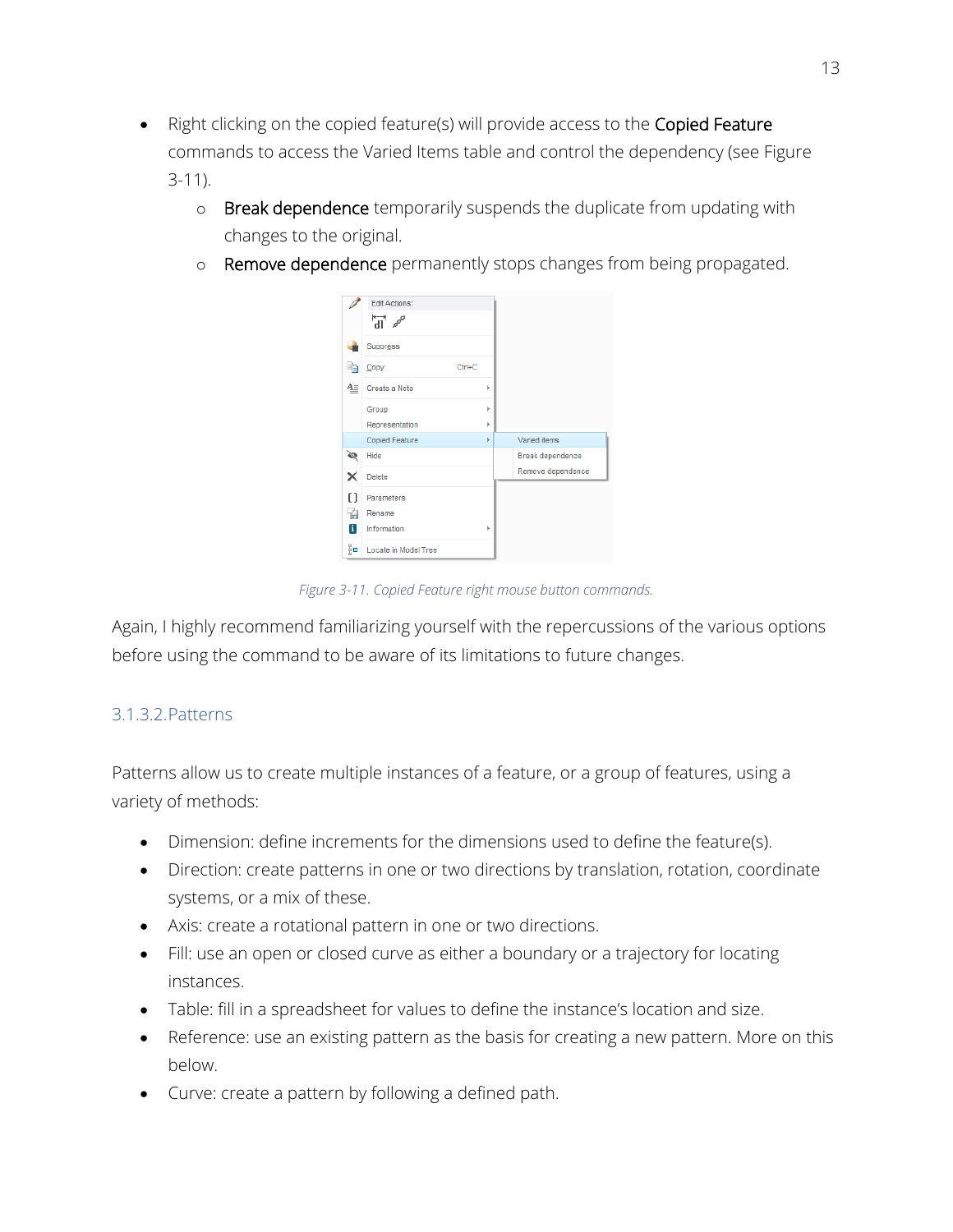• Point: use a Sketch or Datum Point array to define the location of instances. This is much quicker and easier than a Table Pattern.

Tip: Point Patterns can use Sketcher Coordinate Systems in addition to Points. This is very convenient for modeling cabling connector entry ports and placing forms in Sheetmetal parts.

By default, under the most basic circumstances, all the instances will be created identically to the lead feature of the pattern. In this way, we build Design Intent because changes to the lead feature(s) are propagated to the pattern instances.

However, we can get the instances to vary using a number of techniques:

- The dimensions describing the shape of the feature could be incremented. This increment can be defined using a Relation. This applies to Dimension, Direction, and Axis- Patterns.
- The pattern uses a table that includes feature dimensions in addition to locating dimensions.
- The patterned features could have Sketch References, depth options, or some other Parent-Child Relationship that cause them to vary.

#### Reference Patterns

Reference Patterns is a particularly strong method of building Design Intent into models with feature duplication. If the original pattern changes, then the pattern that references it automatically updates.

This is even stronger at the assembly level. Let's say we have a pattern of holes in a part. Then we have a series of components assembled to those holes, such as a vibration mount, washers, screws, and nuts. If the pattern of holes changes (we increase or decrease the number of instances or change the spacing between the holes) all the components will update automatically. Additional components will be added or removed if necessary, and the locations updated. This is the essence of Design Intent: our models update when changes happen, exactly as we expect them to, without us having to do anything.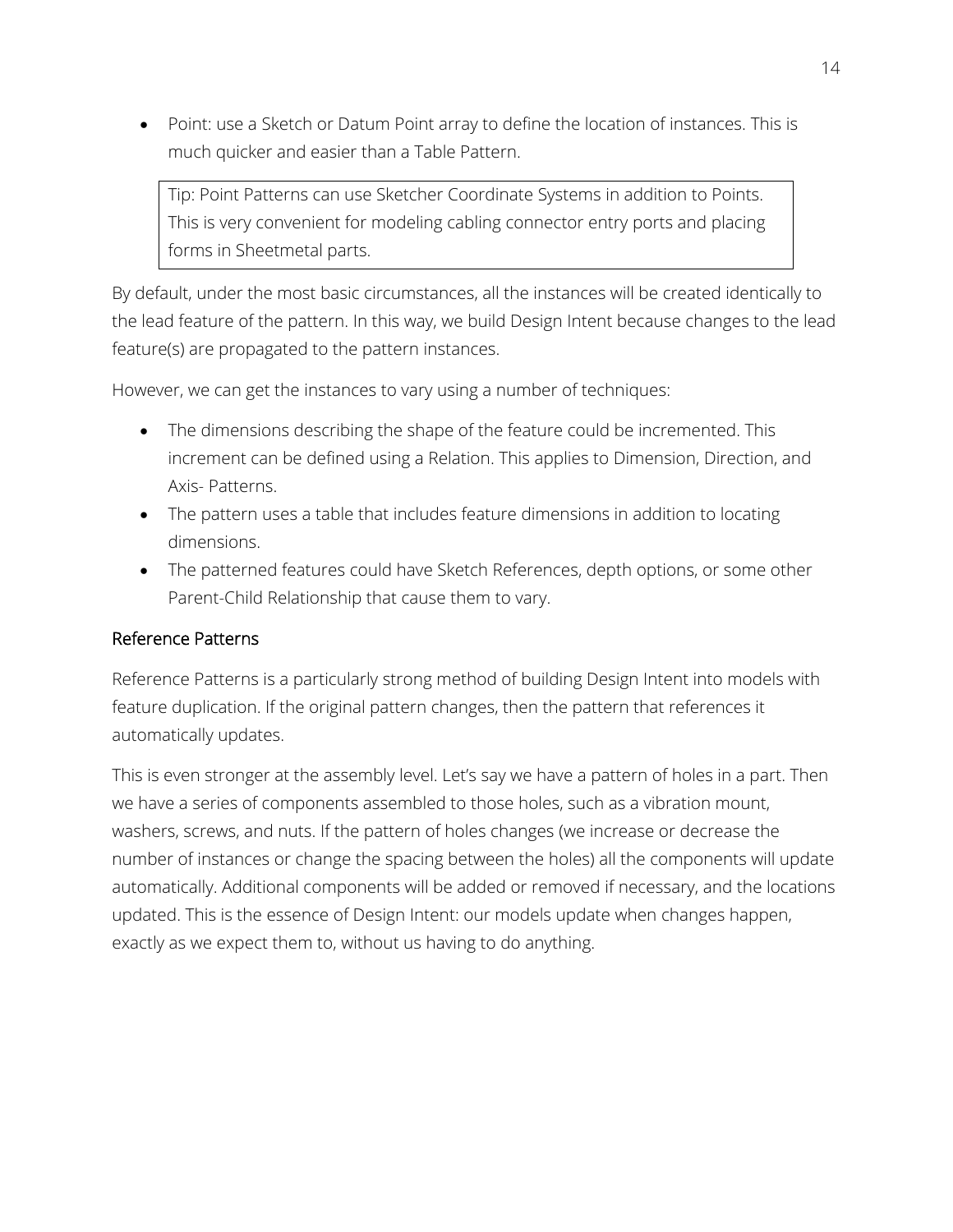#### 3.1.3.3.Mirror

If our model has one, two, or even three planes of symmetry, we can use this to our advantage by modeling only half, a quarter, or an eighth of our part, and then create one, two, or three Mirror features.

With this technique, the mirrors are always dependent on the original portion, so if you modify a feature, those changes are propagated to the mirrored portions. The process of doing this is as follows:

- 1. Select the top node in the Model Tree (the line with <model\_name>.PRT).
- 2. Select the **Mirror**  $\frac{D}{D}$  Mirror command.
- 3. Select the plane or surface you want to mirror about.
- 4. Click the middle mouse button to complete the feature.

One or more features in the model can also be mirrored, following the same general procedure. By default, it is set to Dependent using the Partially dependent; Dimensions and AE Details only option. These settings can be changed from the Options tab in the dashboard:

| File $\star$<br>Model<br><b>Analysis</b>                                                                                           |                | Annotate | Render            | <b>Tools</b> | <b>View</b>               | Flexib |  |
|------------------------------------------------------------------------------------------------------------------------------------|----------------|----------|-------------------|--------------|---------------------------|--------|--|
| 1 Surface<br>Mirror plane                                                                                                          |                |          |                   | Ш            | $\boldsymbol{\mathsf{x}}$ |        |  |
| <b>References</b>                                                                                                                  | <b>Options</b> |          | <b>Properties</b> |              |                           |        |  |
| Oependent copy<br>Fully dependent with options to vary<br>Partially dependent - Dimensions and AE Details only<br>$\circledbullet$ |                |          |                   |              |                           |        |  |

*Figure 3-12. Dependency for a mirrored feature.*

See Section [3.1.3.1](#page-9-0) on Copy and Paste Special for more information regarding the dependency options.

#### 3.2. Feature Options

The dashboard used to create various features contains numerous additional attributes and options that can be specified to define your feature. There are too many features to cover all the options, but we will discuss some examples.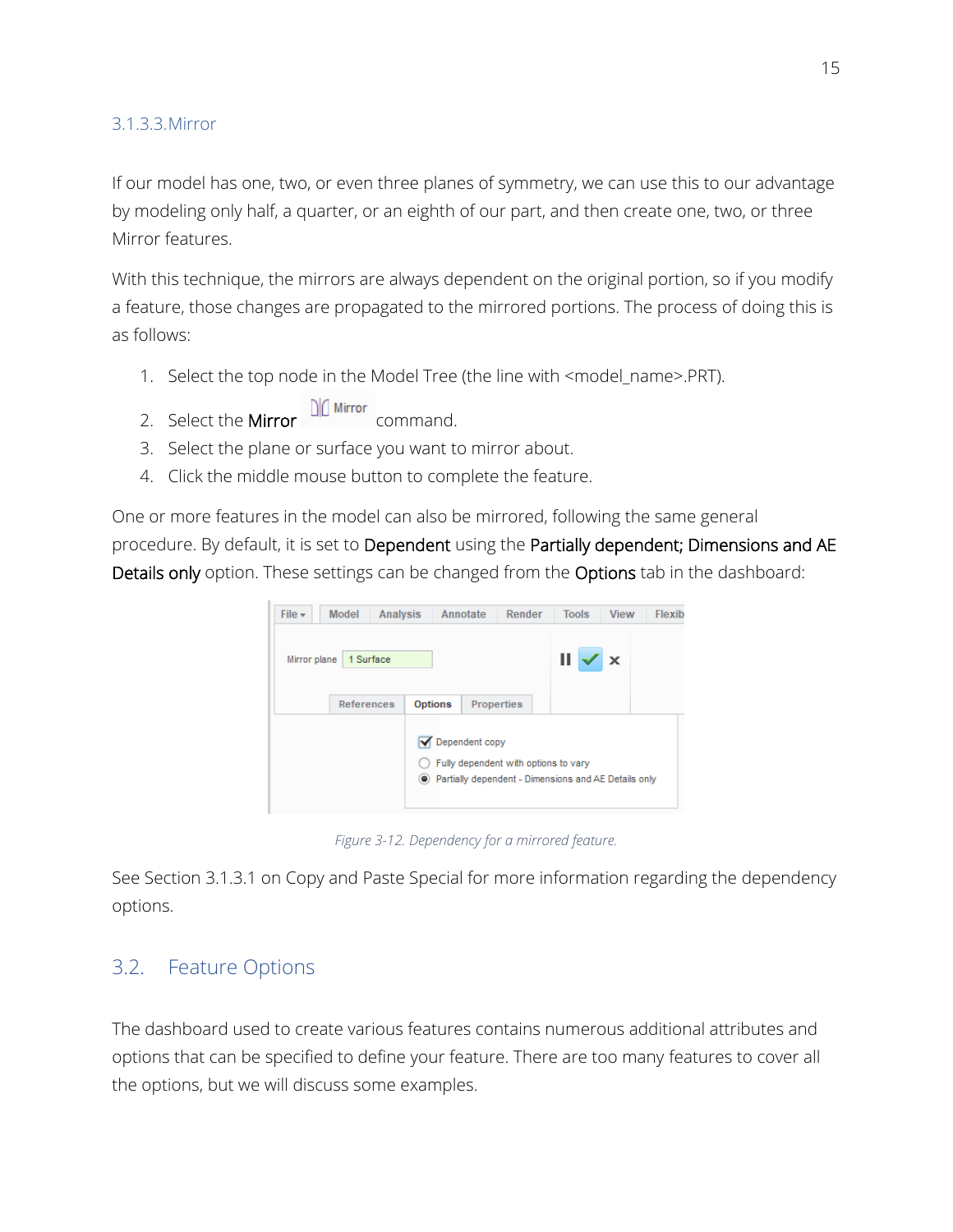#### 3.2.1. Depth and Angle Options

The typical depth options for an Extrude or a Hole are:

- Blind: a numerical value is entered.
- Symmetric: a numerical value is entered, but half the depth is applied on each side of the Sketch Plane.
- To Next: the feature extends until it intersects the very next surface.
- Through All: the feature goes through all geometry that exists in the model. This option is appropriate for removing material only.
- Through Until.
- To Selected.

The angles for a Revolve feature include:

- Variable: similar to Blind, a numerical value is entered.
- Symmetric.
- To Selected.

Blind, Symmetric, and Variable are based on pure numbers; they extend the depth or angle specified. Unless those values are controlled by Relations (more on those later in this chapter), they don't update for changes made to the model.

The other options can update the resulting feature with changes made to their references or geometry prior to them in the model. For example,

- If geometry appears in the path of an Extrude or a Hole set to To Next, the feature will terminate.
- If geometry appears in the path of an Extrude or a Hole set to Through All, it will be intersected.
- If the reference chosen for Thru Until or To Selected moves, then the Extrude or Hole will update its depth, and a Revolve will update its angle.

Depth and angle options build Design Intent into our models.

#### A Note About To Selected vs. Thru Until

These depth options fundamentally do the same thing. However, Thru Until has a critical distinction: the feature must fully intersect the reference selected. If that reference gets changed such that the feature no longer fully intersects it, the feature will fail.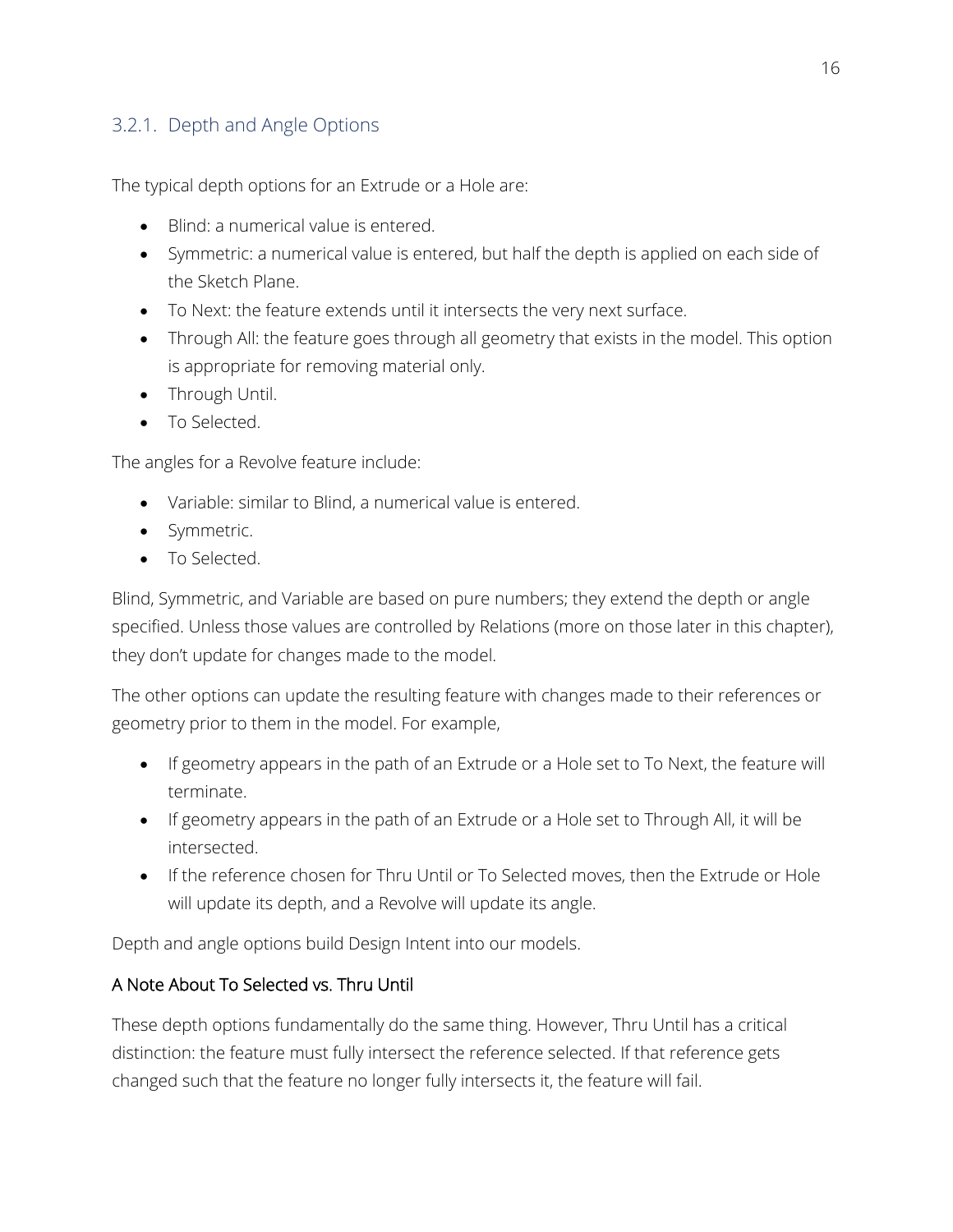Therefore, To Selected is a much more robust option when compared to Thru Until. To Selected should always be used instead of Thru Until (unless you would want a potential regeneration failure triggered by a change to the reference, but I can't fathom a situation like that).

#### 3.2.2. Other Examples

All features have various options that can be selected during creation and edit definition. If you are a new user, take a minute or two to read the various choices in the dashboard and the right mouse button menu. If you don't use those options today, hopefully, they will stick in your brain when you have a more complicated problem that you are trying to solve.

We'll take a look at some options for a few features. Think about how those choices will result in the feature reacting to change:

#### Rounds

- Is the radius driven by a curve or a point / vertex?
- Is it a full round where the removed surface determines the size of the feature?
- Constant or variable radius. For variable radius rounds, are you locating the radius handles using length ratio or a point / vertex?

#### Draft

- What object are you using as the Draft Hinge?
- If you are splitting the Draft? What are you using to split it?
- Are you using variable draft angles? If so, are you locating the handles using length ratio or a point / vertex?

#### Shells

- Are you applying a non-default thickness to any surfaces?
- Are you excluding any surfaces from the draft?

#### Patterns

- Can you change from a General Pattern to Identical or Varying for better regeneration performance, or will the pattern become more likely to fail?
- For Curve Patterns, do you want to control the spacing or the total number of instances?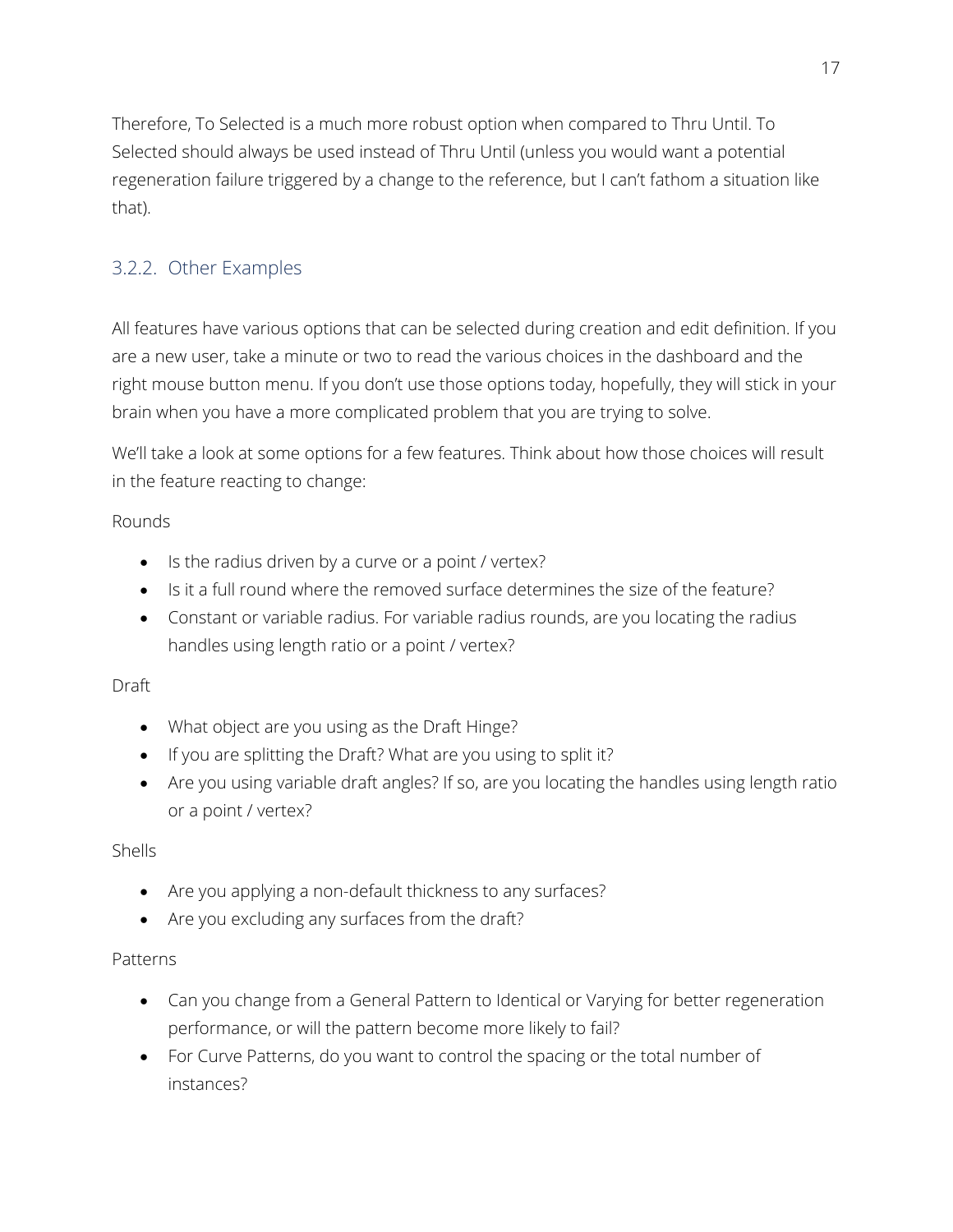• For Fill, Point, and Curve Patterns, do you want the instances to follow the shape of some other surface?

Your model's Design Intent is determined by all the choices you make, especially those that tie your feature to other features. This leads us right into our next section.

#### 3.3. Feature References: Parent-Child Relationships

Parent-Child Relationships have been mentioned a few times before in this book. They are critical because they determine how our models are parametric, how changes are propagated from one feature to other features.

Parent-Child Relationships in Creo Parametric work in the following manner:

- Whenever you create a new feature, you have to select existing features in the model as references, in order to determine things like location, shape, and size.
- The new feature you are creating will be the child of the existing feature.
- The existing feature will be the parent of the new feature.
- In Creo Parametric, children are absolutely dependent on their parents. Changes to the parents will be propagated to the children. And if you want to delete or suppress a parent, by default, Creo Parametric will want to delete or suppress the child.

Parent-Child Relationships are also created in assemblies. When we assemble a new component to an existing component, that new component is the child and the existing component is the parent. Parent-Child Relationships can also be created in assemblies via External References, which will be discussed in Section Error! Reference source not found..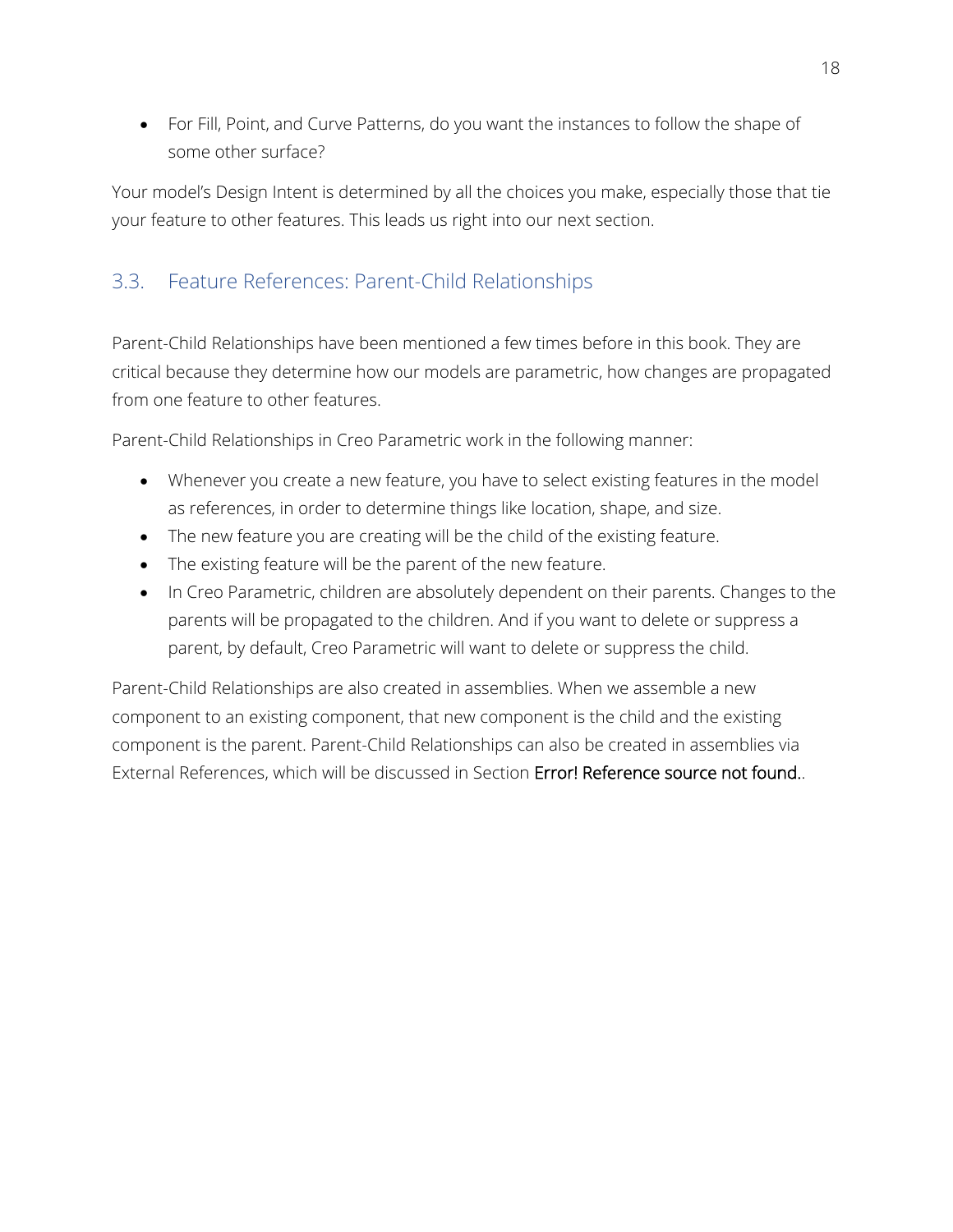| <b>Feature Class</b> | Feature           | References                                                                                                    |  |  |  |  |  |  |
|----------------------|-------------------|---------------------------------------------------------------------------------------------------------------|--|--|--|--|--|--|
| Datum                | Planes and Axes   | Location references, display size reference                                                                   |  |  |  |  |  |  |
|                      | Coordinate System | Origin location reference, axes directions<br>references                                                      |  |  |  |  |  |  |
| Sketch               | Sketch            | Sketch Plane, Orientation Reference Plane, Sketch<br>References                                               |  |  |  |  |  |  |
| Sketch-Based         | Extrude           | Sketch, Depth Options                                                                                         |  |  |  |  |  |  |
|                      | Revolve           | Sketch, Angle Options                                                                                         |  |  |  |  |  |  |
|                      | Sweeps            | Trajectories, section plane control reference, x-<br>vector / direction references, sketch placement<br>point |  |  |  |  |  |  |
|                      | <b>Blends</b>     | Sketches, boundary condition references                                                                       |  |  |  |  |  |  |
|                      | <b>Ribs</b>       | Sketch                                                                                                        |  |  |  |  |  |  |
| Engineering          | Rounds            | Edges and surfaces to define placement; curves,<br>vertices, and points to define radius                      |  |  |  |  |  |  |
|                      | Chamfers          | Edges, surfaces, and corners to define placement                                                              |  |  |  |  |  |  |
|                      | Holes             | Placement surfaces, location references, depth<br>options                                                     |  |  |  |  |  |  |
|                      | Shells            | Surfaces to be removed, excluded surfaces, and<br>non-default thickness surfaces                              |  |  |  |  |  |  |
|                      | Draft             | Draft surfaces, draft hinge, pull direction, split<br>references                                              |  |  |  |  |  |  |
| Editing              | Mirror            | Objects to be mirrored, mirror plane                                                                          |  |  |  |  |  |  |
|                      | Trim              | Quilts, trimming object (curve, quilt, plane)                                                                 |  |  |  |  |  |  |
|                      | Merge             | Quilts                                                                                                        |  |  |  |  |  |  |

*Table 1. Parent-Child Relationships*

Given that Parent-Child Relationships build Design Intent, how do we use them to build better models?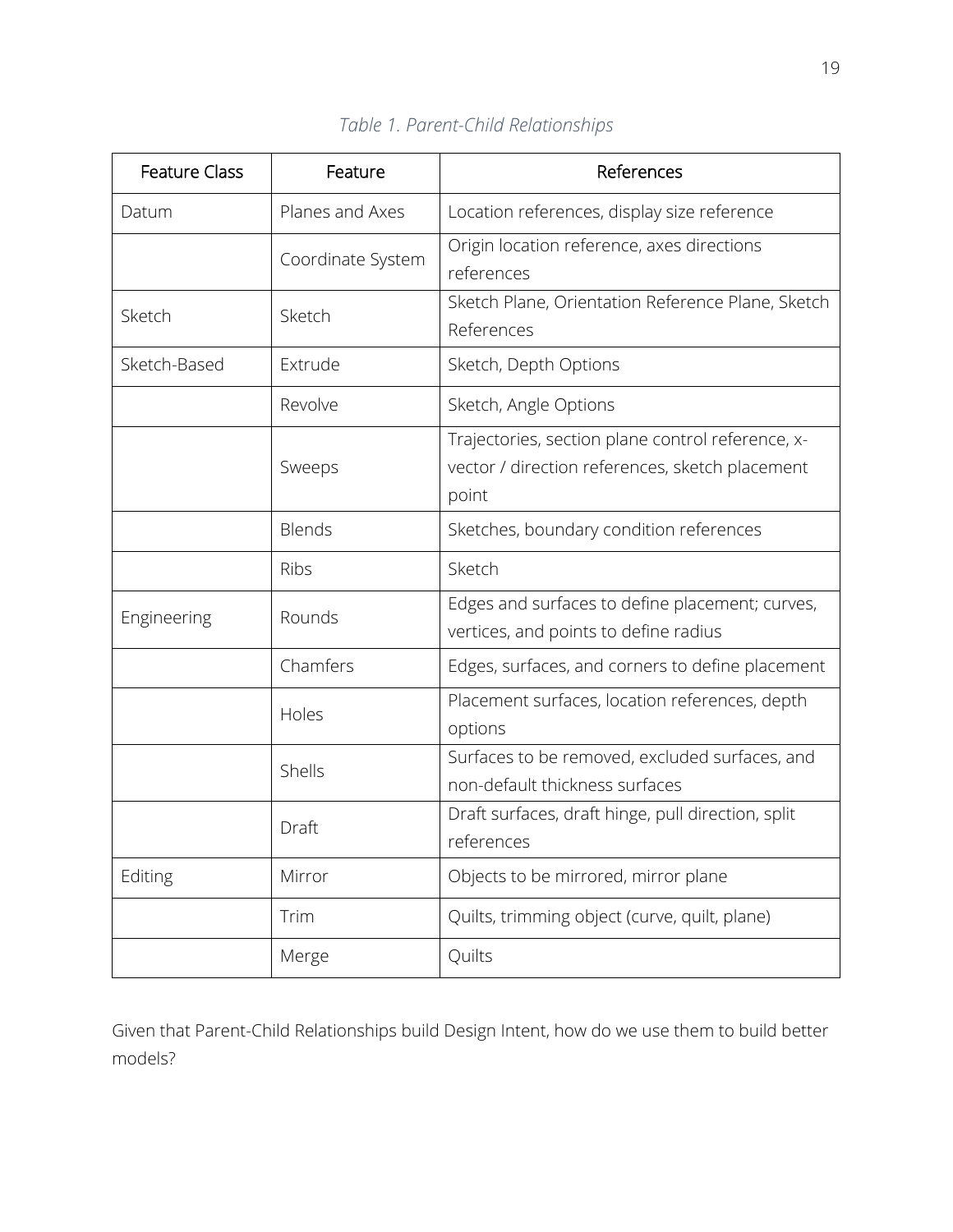- Choose references carefully. The more stable they are, the better. By stable, I mean that they are either not likely to change, or will change in very predictable ways that aren't disruptive.
- The fewer the references, the better.
- Surfaces are better choices than edges.
- If you can use Advanced Selection Methods or Intent References (see below) that's even better.
- Default datum planes are the most stable features in your model. They can make great parents. However, go with the logical choice for how you want changes to be propagated in your model.

#### 3.3.1. Advanced Selection Methods

The basic methods of selecting references in Creo Parametric include:

- Left-clicking on entities in the graphics area (or Model Tree when appropriate).
- Using the CTRL key to perform a multi-select.
- Using Query Select (tapping the right mouse button quickly) or Pick From List.

These methods allow you to select explicit references; that is, you are picking a specific surface or edge. However, for certain kinds of features, you can use advanced selection methods, either using the SHIFT key or the Details button in various dashboards. These advanced selection methods are a little more robust than selecting explicit references.

The types of edge chains are:

- From-To chains.
- Tangent Chains.
- Boundary Chains.
- Surface loops.

The types of surface sets are:

- Solid surfaces.
- Loop surfaces.
- Seed and boundary.

For information on how to construct these, refer to the Creo 3.0 or Creo 4.0 Quick Reference Card.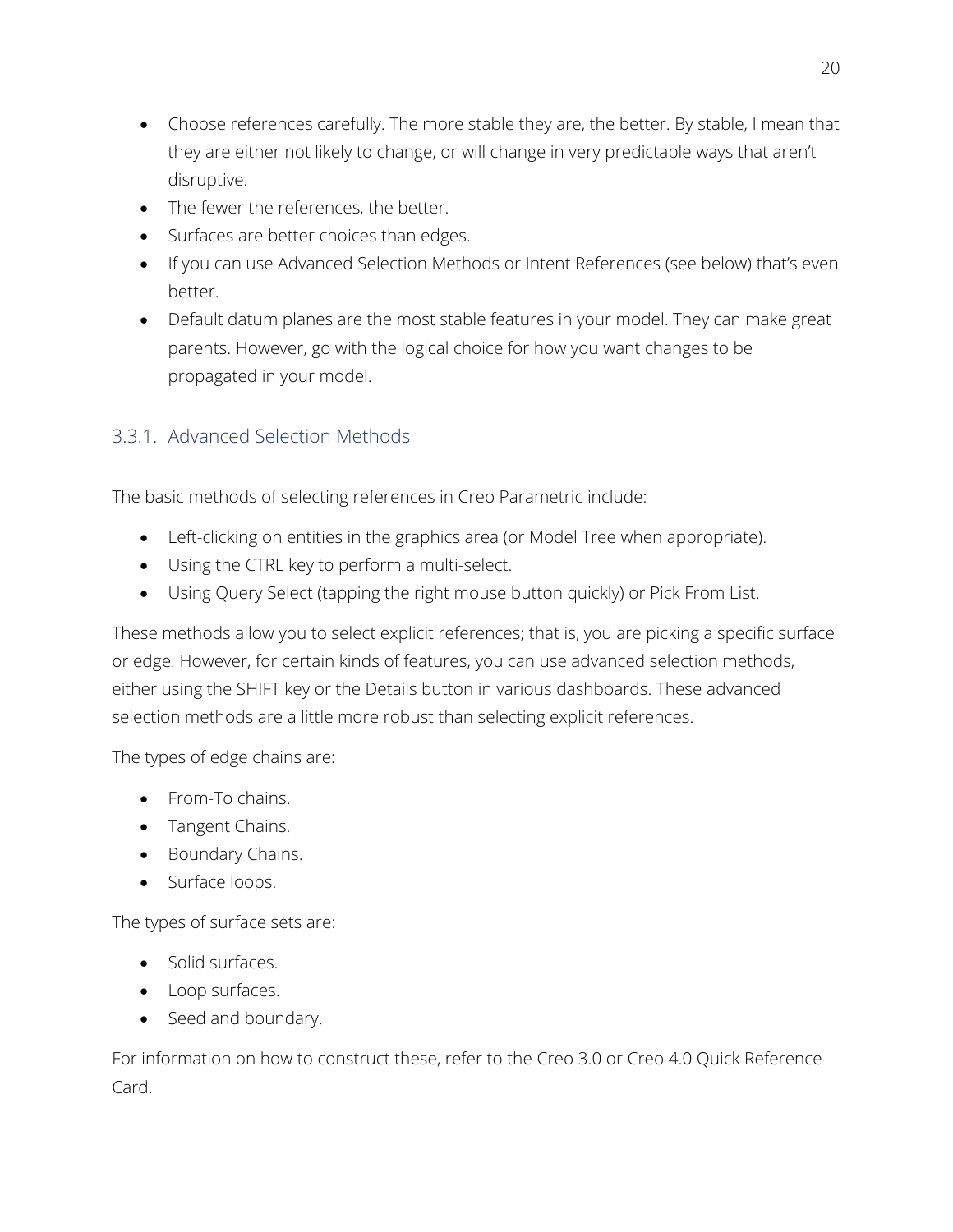#### 3.3.2. Intent References

There is an even more robust method of selecting references for features like Rounds, Chamfers, and Draft. Rather than selecting specific edges or surfaces, you can select the edges or surfaces associated with a given feature.

For example, let's say you want to apply rounds to the edges of a feature. If that feature is a brick, you could select the top four edges one by one. But supposed the feature changes shape, and instead of a brick, it becomes an extruded racetrack. It's still four edges, but the edges are different. Or maybe it changes to a circle (one edge to pick), or an octagon (eight edges), or some n-sided shape, even including internal loops.

In such a situation, the round would fail to regenerate after the change.

If, however, we picked the Intent References, the round would not fail to regenerate, because we are selecting the edges associated with the feature, not specific explicit edges.

The way you reach the Intent References is via Query Select (tapping the right mouse button over the reference until the selection appears) or Pick from List.



*Figure 3-13. Using Query Select to pick the Intent References of a feature to create a Draft feature.*

Selecting Intent References when possible is definitely a healthy practice for building robust design models.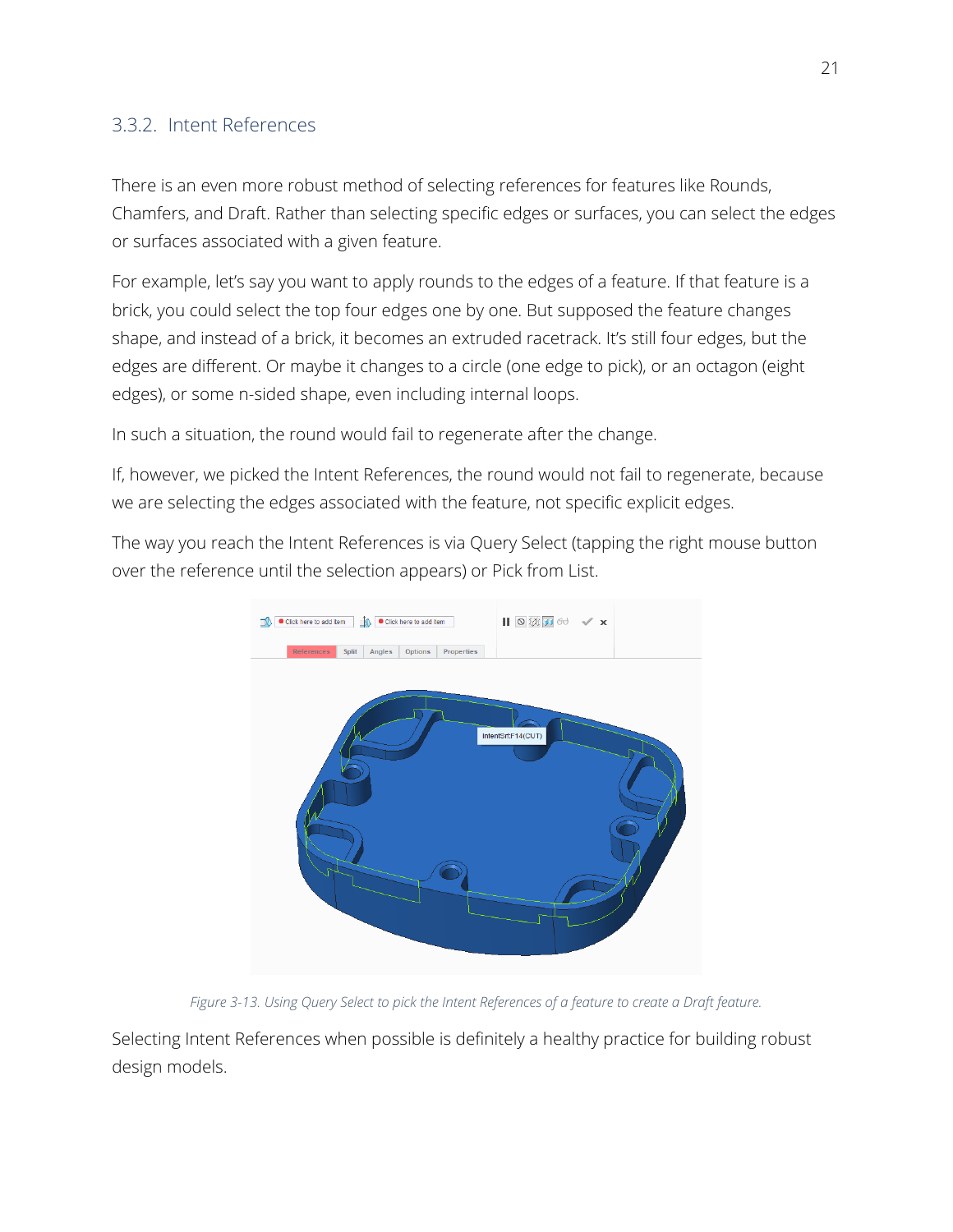#### 3.4. Feature Order

Creo Parametric retains the history of the model. Parts are regenerated in the order in which they appear in the Model Tree. Changing the order of these features can change our Design Intent.

Consider the following examples:

- A Through All cut removes material from all features that appear after it is in the Model Tree. If a feature is moved above the cut, the cut will not affect it.
- Features with a depth or angle option To Next will have different geometry results depending on which features appear before them in the model.
- Rounds and chamfers propagate to tangent edges by default, so if the geometry is added or removed prior to the feature, it can affect the extent of the round or chamfer.

In assemblies, a component can only be assembled to reference components that appear after it in the Model Tree. If you Edit Definition of a component, all the components that appear after it in the Model Tree will be temporarily suppressed, thus making them unavailable for selection.

Because order and history have such an effect on our models, we need methods to change the order. We do that through Insert Mode and Reorder.

#### 3.4.1. Insert Mode

Sometimes we want to add features or components at an earlier point in our model's history, in other words, higher up in the Model Tree. You'll notice at the bottom of the Model Tree is an arrow that says Insert Here:



*Figure 3-14. Insert Here arrow at the bottom of the Model Tree.*

You can simply drag the arrow up the Model Tree until you reach the point where you want to add more features. The features after the Insert Here arrow will be temporarily suppressed in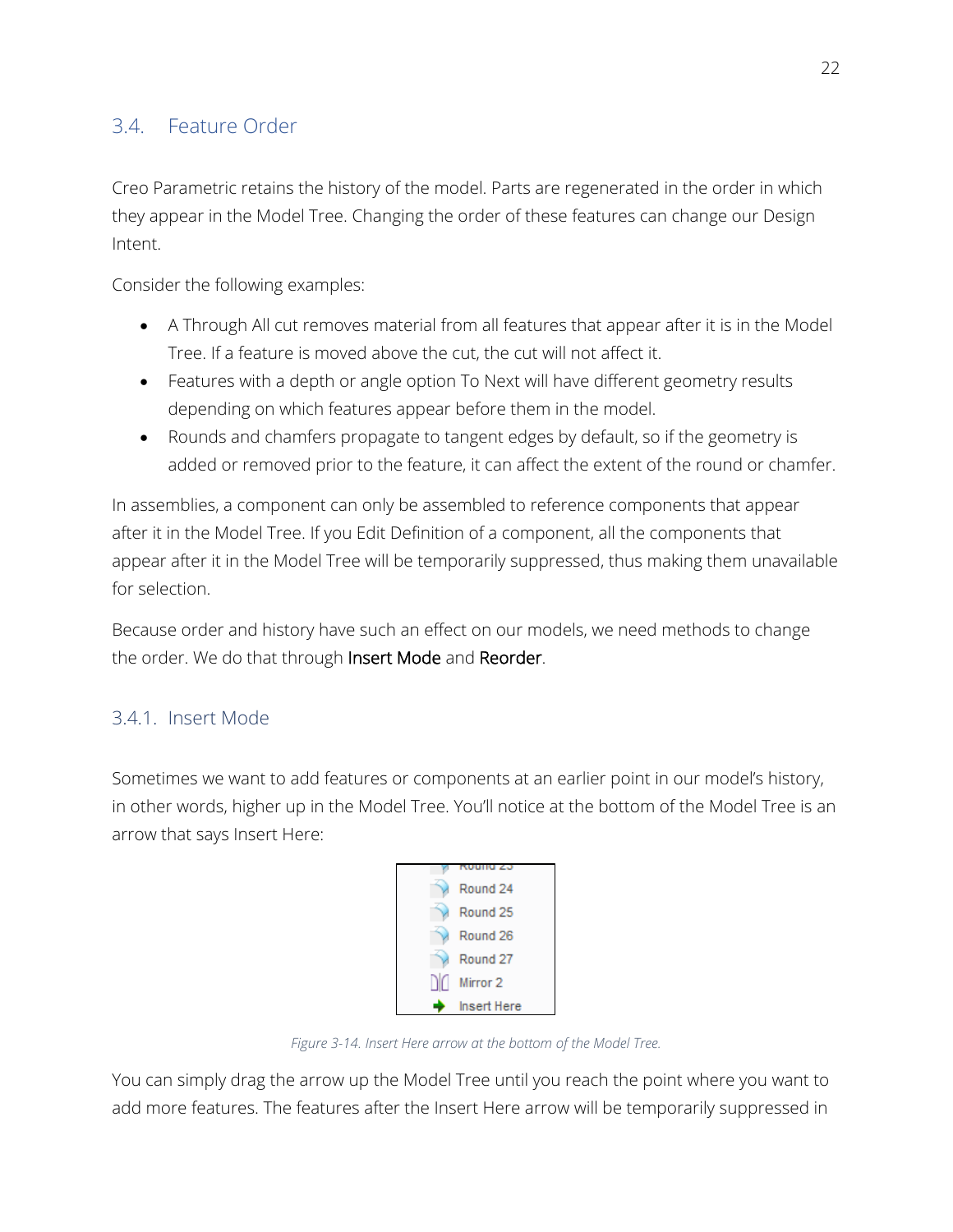the model, and a note in the lower left corner of the graphics area indicates that you are in Insert Mode.

It is a bad practice to save models in Insert Mode. ModelCHECK examines for this condition.

Insert Mode can also be used in assemblies. However, in order to see the Insert Here arrow, Features must be displayed in the Model Tree.

Dragging the Insert Here arrow can be a pain in the neck in a model that contains a lot of features. As an alternative, you can perform the following steps:

- 1. Right click the feature after which you want to add features, hold down the right mouse button, and select Insert Here.
- 2. Create the new features you want.
- 3. Right click on the Insert Here arrow and select Exit Insert Mode.
- 4. When prompted to resume features that were suppressed when activating Insert Mode. Click Yes.

While in Insert Mode, a note reading "INSERT MODE" will appear in the lower left corner of the Graphics Area.

#### 3.4.2. Reorder

The quick and easy way to reorder features is by simply dragging and dropping them in the Model Tree. Be aware that you will not be able to reorder a feature before its parents or after its children.

Sometimes it's not always easy to drag and drop the features where you want them to go. In those situations, click Operations > Reorder, which will open the following dialog box: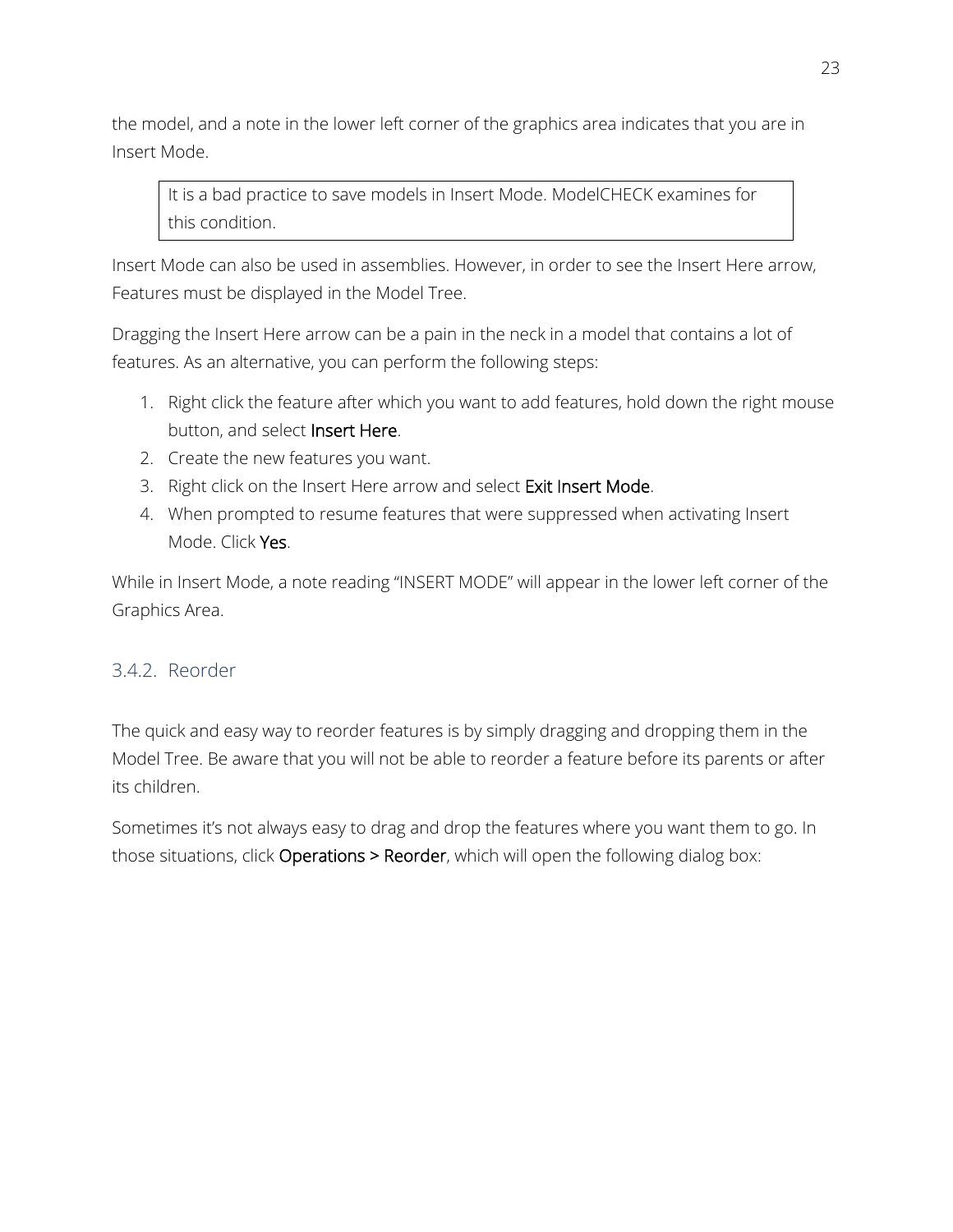| <b>Feature Reorder</b>    | $\mathsf{x}$ |
|---------------------------|--------------|
| Features to be reordered  |              |
| Select items              |              |
|                           |              |
|                           |              |
|                           |              |
| <b>Dependent Features</b> |              |
|                           |              |
|                           |              |
|                           |              |
| New location              |              |
| $\bullet$ After           |              |
| Before                    |              |
| Target feature            |              |
| Click here to add item    |              |
|                           |              |
|                           | OK           |
|                           | ance         |

*Figure 3-15. Reorder dialog box.*

The process is as follows:

- 1. Select the features you want to reorder using the CTRL key.
- 2. (Optional) If desired, change the After radio button to Before.
- 3. Select in the Target feature collector or RMB Target Feature. Then select the feature you want to reorder after or before, depending on which radio button is selected.
- 4. Click OK.

#### 3.5. Relations

Relations are simply mathematical expressions that relate some dimensions and parameters in your model to other dimensions in your model. Relations add Design Intent to your model because they increase the level of automation.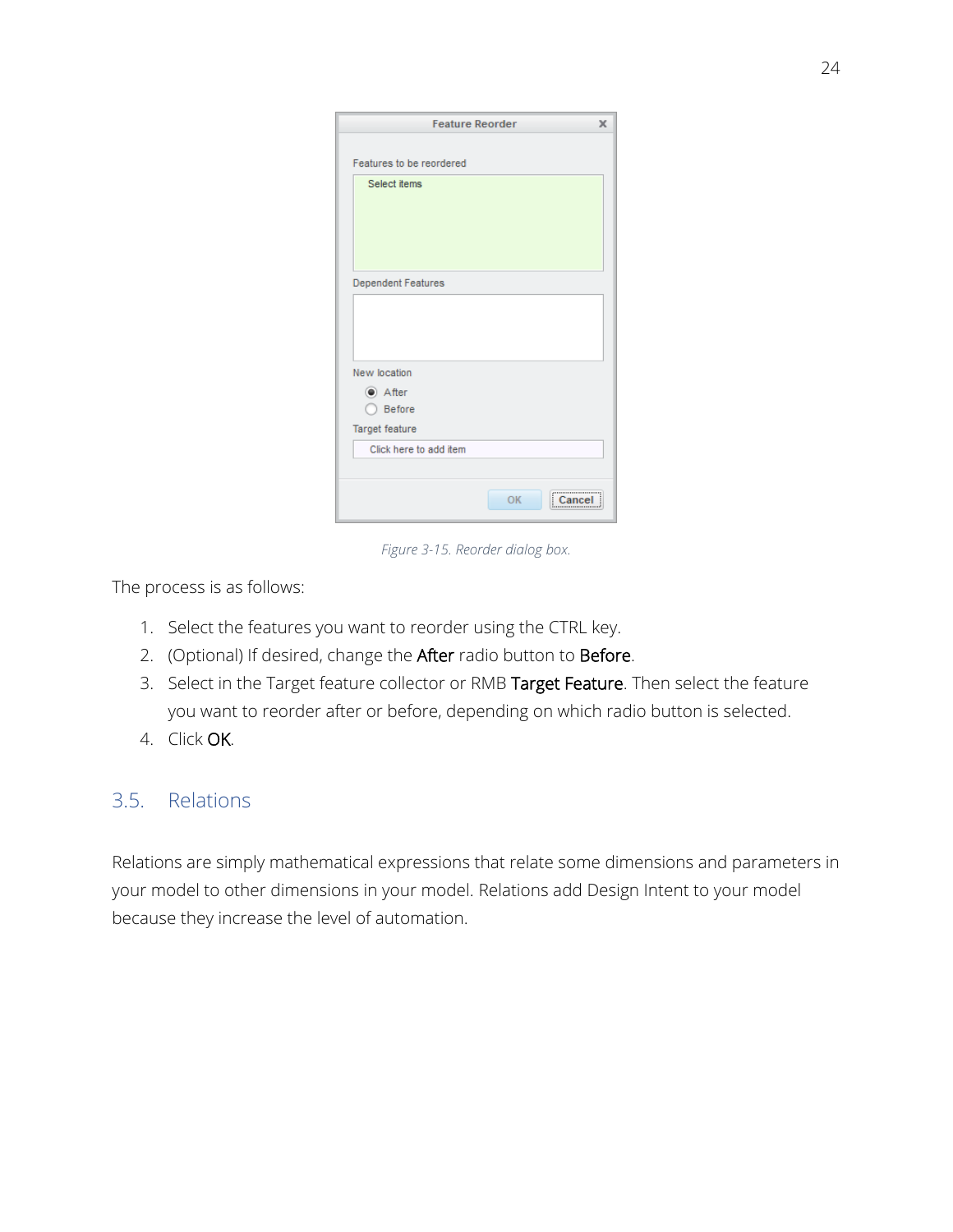

*Figure 3-16. The Relations dialog box.*

Some situations in which you could use Relations include:

- You want your model to change proportionately. For example, if the length changes, the width should update.
- You have a pattern, and you want the number of instances to update with changes to the model dimensions.
- Your model has mounting locations near the edges of the part, but you don't want to dimension those locations from the edges. You want them dimensioned from a midplane or relative to some other reference, but you also want them to update with size changes.
- You have a Family Table, and the features in instances should update with changes to Family Table dimensions.
- You have a template part for generating custom models. For example, a part model uses Pro/PROGRAM or some other input methods to generate bearings, gears, springs, or wave washers.

There are three main types of Relations that can be written:

- Equality: evaluate an expression and assign the result to a dimension or parameter.
- Comparison: evaluate if something is less than, or equal to, or greater than, or equal to some value or expression. If the result is false, a warning appears in the Message Area during regeneration.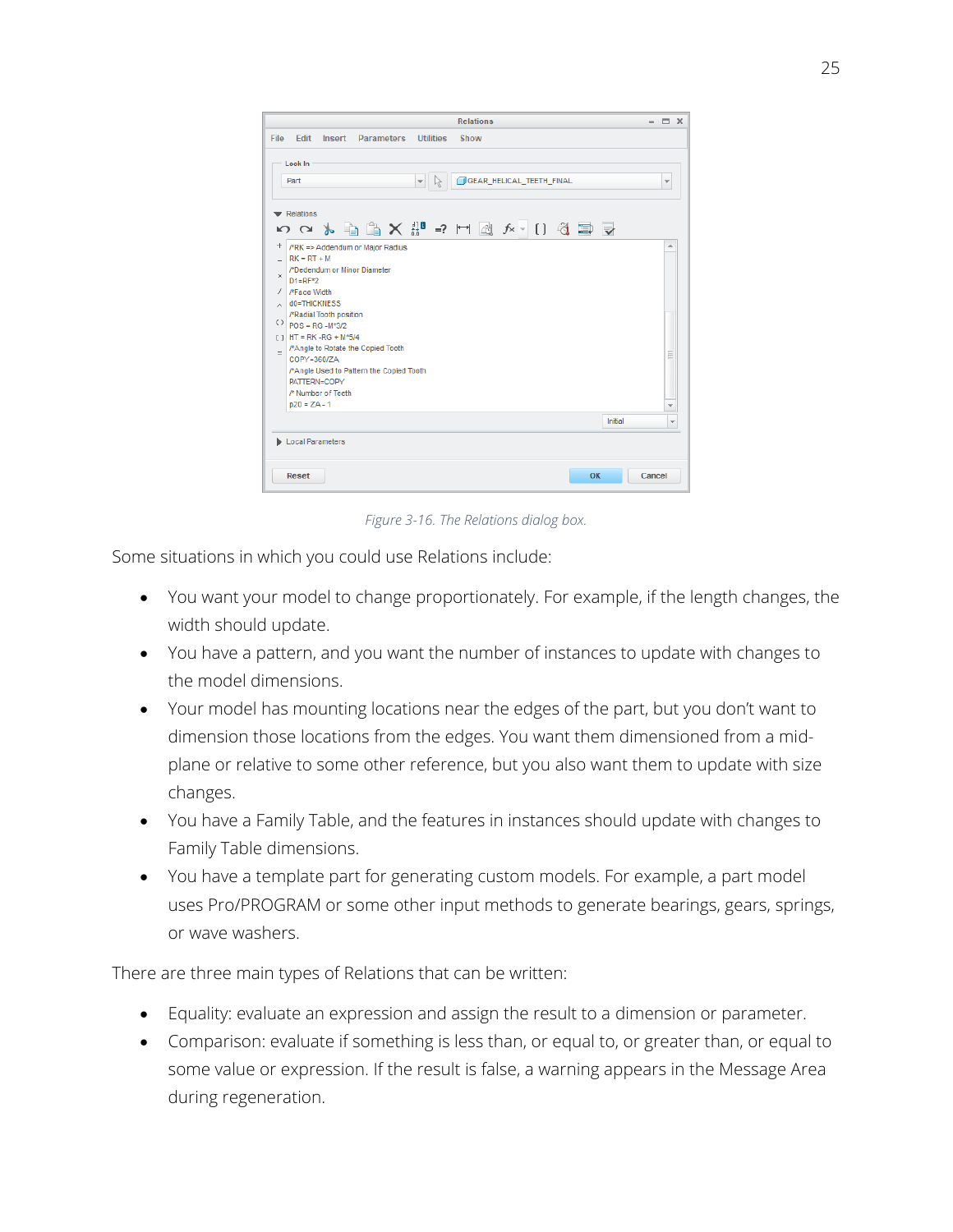• If – Then – Else: evaluates a condition and determines the actions to follow depending on whether it is true or false.

Some other capabilities in Relations include:

- A variety of functions are available including, trigonometric, logarithmic, string editing, mass properties, significant figures, and even cable harness information for use in Relations.
- Parameters used in Relations can be assigned units. By default, Relations are unit sensitive, but this can be turned off.
- Relations can extract values from a Datum Graph feature for evaluations that can't be driven by an explicit equation.

Although assemblies aren't discussed until the next chapter, Relations can also be built between components. For example, you can control the length and width of a lid to change with the size of the opening that it covers.

Healthy Practices for using Relations include:

- Always precede Relations with a comment line; any line starting with a forward slash and an asterisk (/\*). It's frustrating to open up a model with numerous Relations, and then spend significant time figuring out what they do in the model.
- Rename dimensions to make the model user-friendly. See the preceding Healthy Practice.
- Use spaces and blank lines for readability. You may have eagle eyes, but not everyone you work with does.
- Avoid writing Relations in Sketches. This was mentioned in the previous chapter. Relations written at that level can be hard to detect and can leave your model with a permanent yellow regeneration status.
- Do not write Circular Relations where something ends up ultimately being defined by itself. Although Relations are regenerated in order, just like features, Circular Relations can cause errors and result in unpredictable geometry.
- As mentioned above, be aware of the limitations of Relations written at the assembly level. For better alternatives, see the section on Top Down Design in Chapter 4.
- Most of all, use them! They are a powerful tool for automating how your model reacts to changes.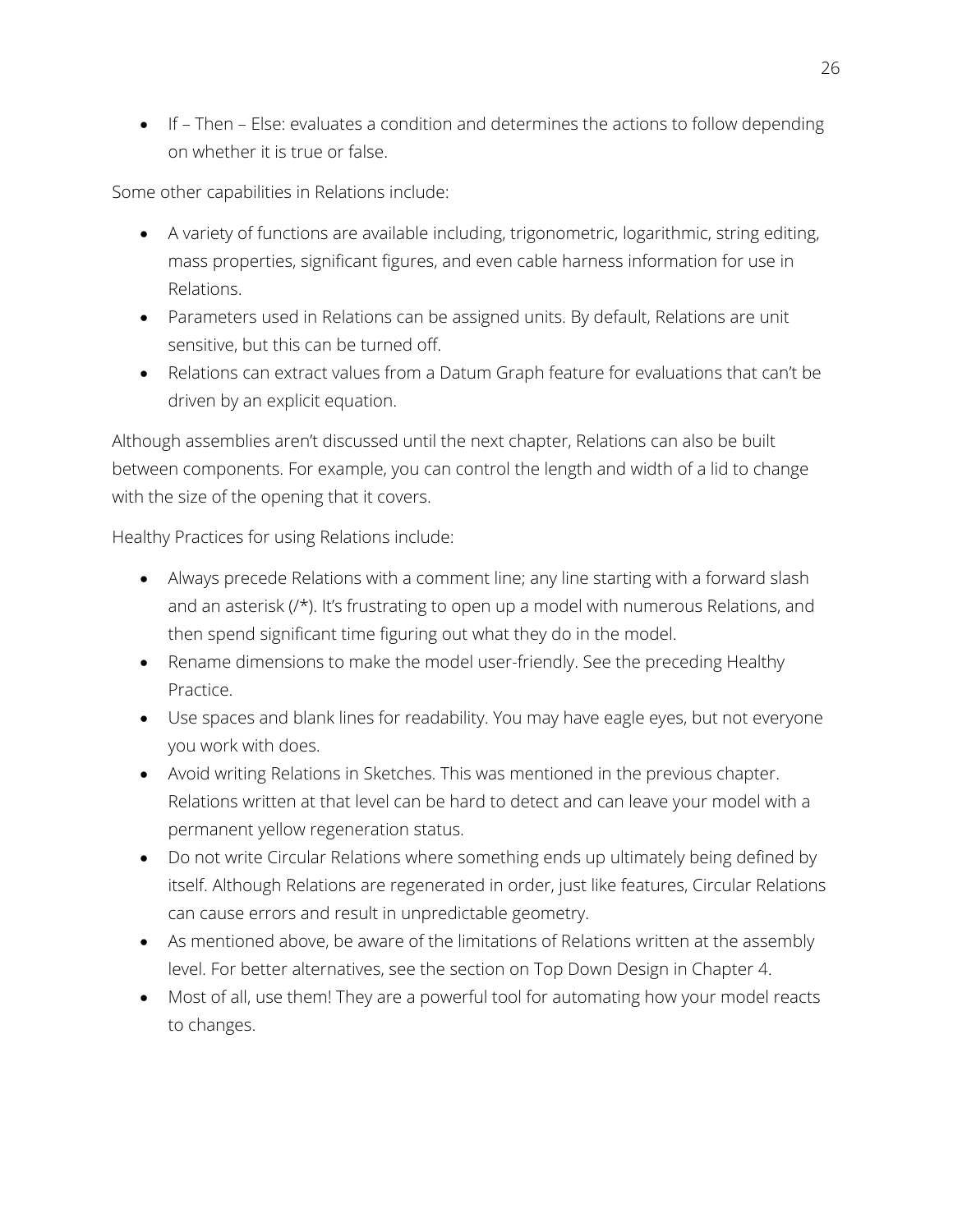#### 3.6. BMX: The Ultimate in Feature Based Parametric Modeling

BMX stands for the Behavioral Modeling Extension. The two main parts of this module are Datum Analysis Features and Feasibility / Optimization Studies. The basic concept behind the workflow is as follows:

- Datum Analysis Features perform calculations on your model. These calculations can be basic (e.g., length, distance, volume) or advanced (e.g., mass, center of gravity, surface quality). The results of these calculations are parameters and even datum features (e.g., coordinate system at the center of gravity).
- Feasibility Studies allow you to modify model dimensions within a specified range in order to drive these calculations to a desired value (e.g., the distance between the center of gravity and my rotation axis should be zero). An Optimization Study adds a goal minimizing or maximizing some other quantity in your model to the Feasibility Study, so as to find the best possible result over the solution space. For example, we may want to minimize mass or maximize internal volume.

In other words, we are going to generate the values we want to track, and then get Creo Parametric to make those parameters have the values we want them to have.

Types of Datum Analysis Features include:

- Measure:
	- o Distance
	- o Area
	- o Length
	- o Diameter
	- o Angle
	- o Volume
- Mass Properties for models and cross sections:
	- o Mass
	- o Surface area
	- o Center of gravity
	- o Inertia (e.g., inertia tensors, principle moments of inertia, and radii of gyration)
- Geometry:
	- o Inside and outside radius of a surface
	- o Surface curvature and surface normal
	- o Gaussian and section curvature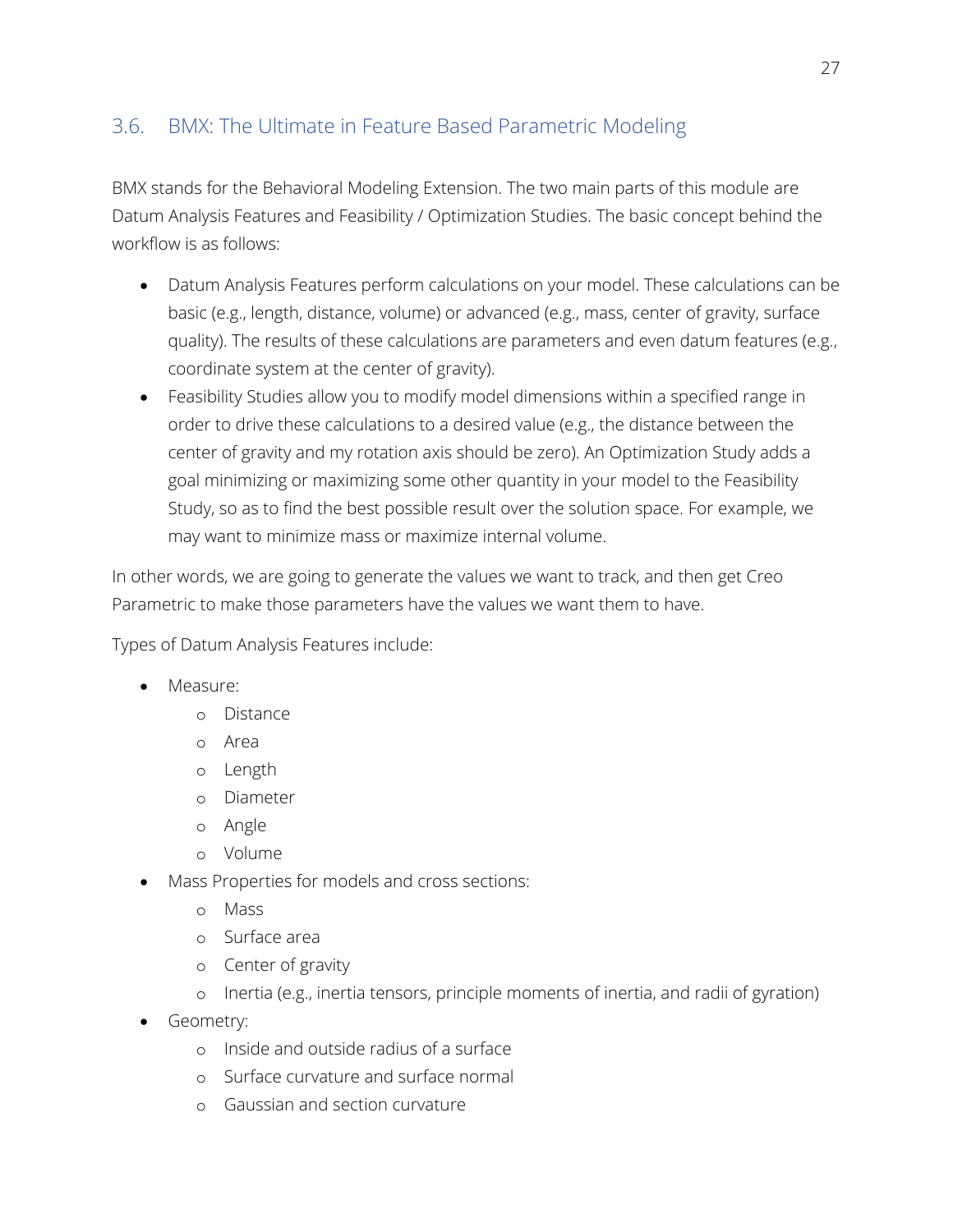- o Dihedral angle
- o Deviation
- o Surface slope
- Relations: calculate parameters based on the parameters in your model and/or parameters generated from Datum Analysis Features.
- Excel: pass dimensions and parameters to an Excel spreadsheet, perform calculations on them, and receive the results back.
- Prime / Mathcad Analysis: similar to an Excel Datum Analysis Feature, except this passes values to and from a Mathcad worksheet instead of an Excel spreadsheet.
- User Defined Analyses: create a custom analysis using a special kind of datum point called a Datum Field Point that is calculated over the domain of a surface or an edge.

|                 |                                                                                                                                                                                                                                        | <b>Mass Properties</b>               | x      |  |  |  |  |  |  |
|-----------------|----------------------------------------------------------------------------------------------------------------------------------------------------------------------------------------------------------------------------------------|--------------------------------------|--------|--|--|--|--|--|--|
| <b>Analysis</b> | Feature                                                                                                                                                                                                                                |                                      |        |  |  |  |  |  |  |
| Quilt:          | Solid geometry                                                                                                                                                                                                                         |                                      |        |  |  |  |  |  |  |
|                 | Coordinate system:                                                                                                                                                                                                                     | Select items<br><b>√</b> Use default |        |  |  |  |  |  |  |
| Density:        |                                                                                                                                                                                                                                        | 9.791206e-02                         |        |  |  |  |  |  |  |
| Accuracy:       |                                                                                                                                                                                                                                        | 0.00001000                           |        |  |  |  |  |  |  |
|                 | VOLUME = 8.9802057e+00 INCH^3<br>SURFACE AREA = 6.5862905e+01 INCH^2<br>Ξ<br>DENSITY = 9.7912065e-02 POUND / INCH^3<br>MASS = 8.7927048e-01 POUND<br>CENTER OF GRAVITY with respect to MFG MC<br>X Y Z 0.0000000e+00 6.0869743e-01 0.0 |                                      |        |  |  |  |  |  |  |
| Feature         | TITL                                                                                                                                                                                                                                   | þ<br>Center-Gravity                  | Ŧ      |  |  |  |  |  |  |
| Preview         | Repeat                                                                                                                                                                                                                                 | OK                                   | Cancel |  |  |  |  |  |  |

*Figure 3-17. Creating a Datum Analysis Feature for a model's mass properties.*

Once these values are calculated, we can then set up a Feasibility / Optimization Study, consisting of the following:

- Design Constraints: one of more parameters driven to be equal to, less than, or greater than some specified value.
- Design Variables: model dimensions and parameters that are allowed to vary between a minimum and maximum value to meet the Design Constraints.
- Goals (Optimization Studies only): some quantity to be maximized or minimized over the solution space.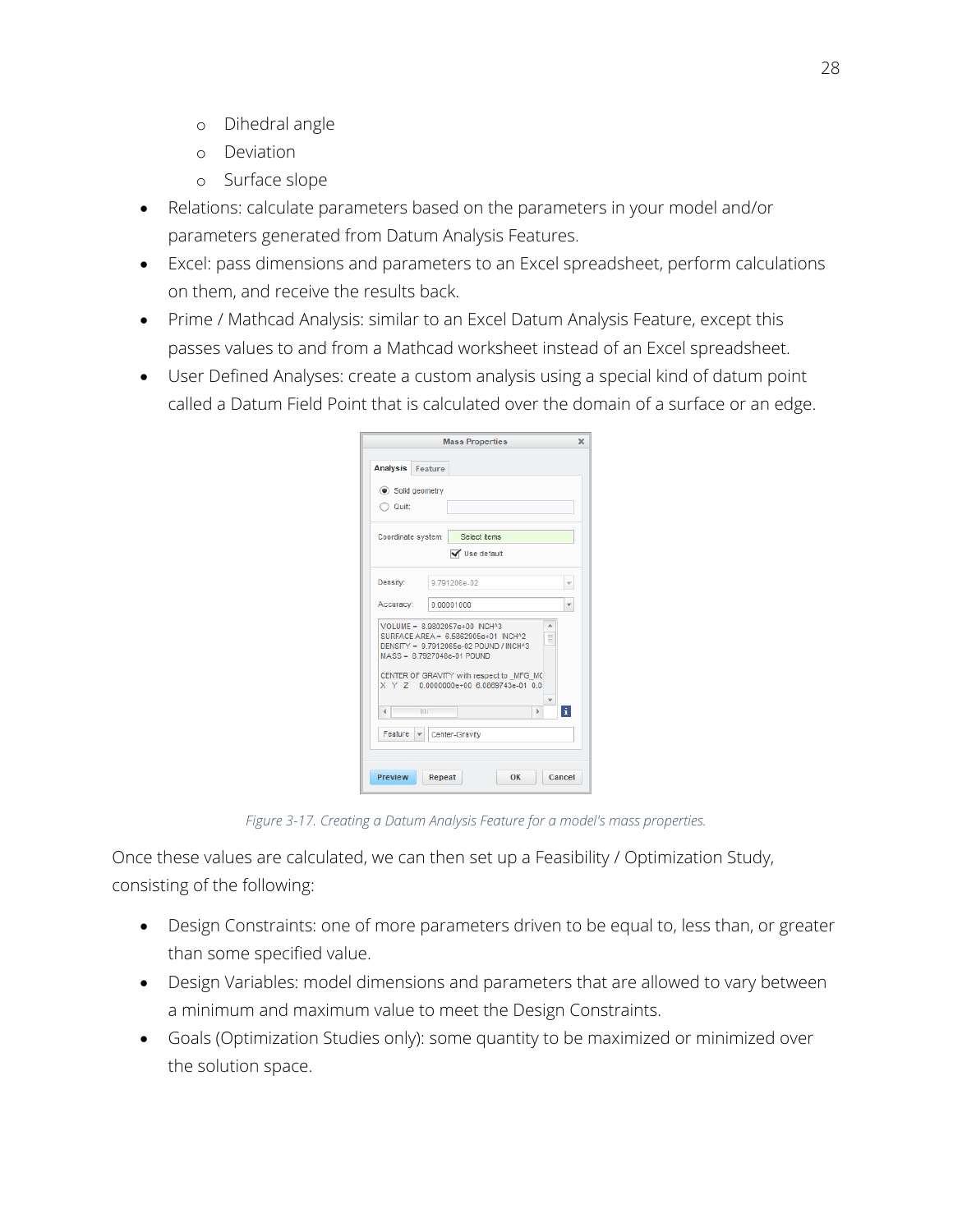|                                                         | <b>Optimization/Feasibility</b> | ×             |
|---------------------------------------------------------|---------------------------------|---------------|
| File<br>Run<br><b>Options</b>                           |                                 |               |
| <b>D</b><br>ī                                           |                                 |               |
| <b>Study Type/Name</b><br>O Optimization<br>Name OPTIM1 | Feasibility                     |               |
| Goal                                                    |                                 |               |
| Minimize                                                | <b>MASS:CENTER-GRAVITY</b>      | v             |
| <b>Design Constraints</b>                               |                                 |               |
| Parameter                                               | Value<br>Op                     |               |
| Add                                                     | <b>Delete</b>                   |               |
| <b>Design Variables</b><br>Variable                     | Min                             |               |
|                                                         | Max                             |               |
| <b>Add Dimension</b>                                    | Add Parameter                   | <b>Delete</b> |
| Compute                                                 | Undo                            | Close         |

*Figure 3-18. The dialog box for defining Feasibility and Optimization Studies.*

Since these are features in your model they can regenerate whenever the model changes (Since they can take time to process, you might not want them to regenerate all the time).

That's why BMX is the ultimate in feature-based parametric modeling: your part updates automatically to find the optimal solution when other things in your model change.

#### 3.7. Other Considerations

This book focuses on the core modeling paradigm behind Creo Parametric: feature-based, history-based parametric modeling. It is not the only modeling paradigm available in CAD. It has its strengths and its weaknesses. To PTC's credit, they address the limitations of featurebased, and history-based parametric modeling by incorporating: (1) surface modeling techniques that aren't hindered by the requirements of parametric modeling, and (2) direct modeling capability independent of a model's features and history.

In this way, Creo Parametric models become hybrids of the various techniques.

#### 3.7.1. Industrial Design

Industrial Design (ID) is the art of creating concepts for the shape of products that are visually and artistically appealing. ID is an important, and often early, part of the design process for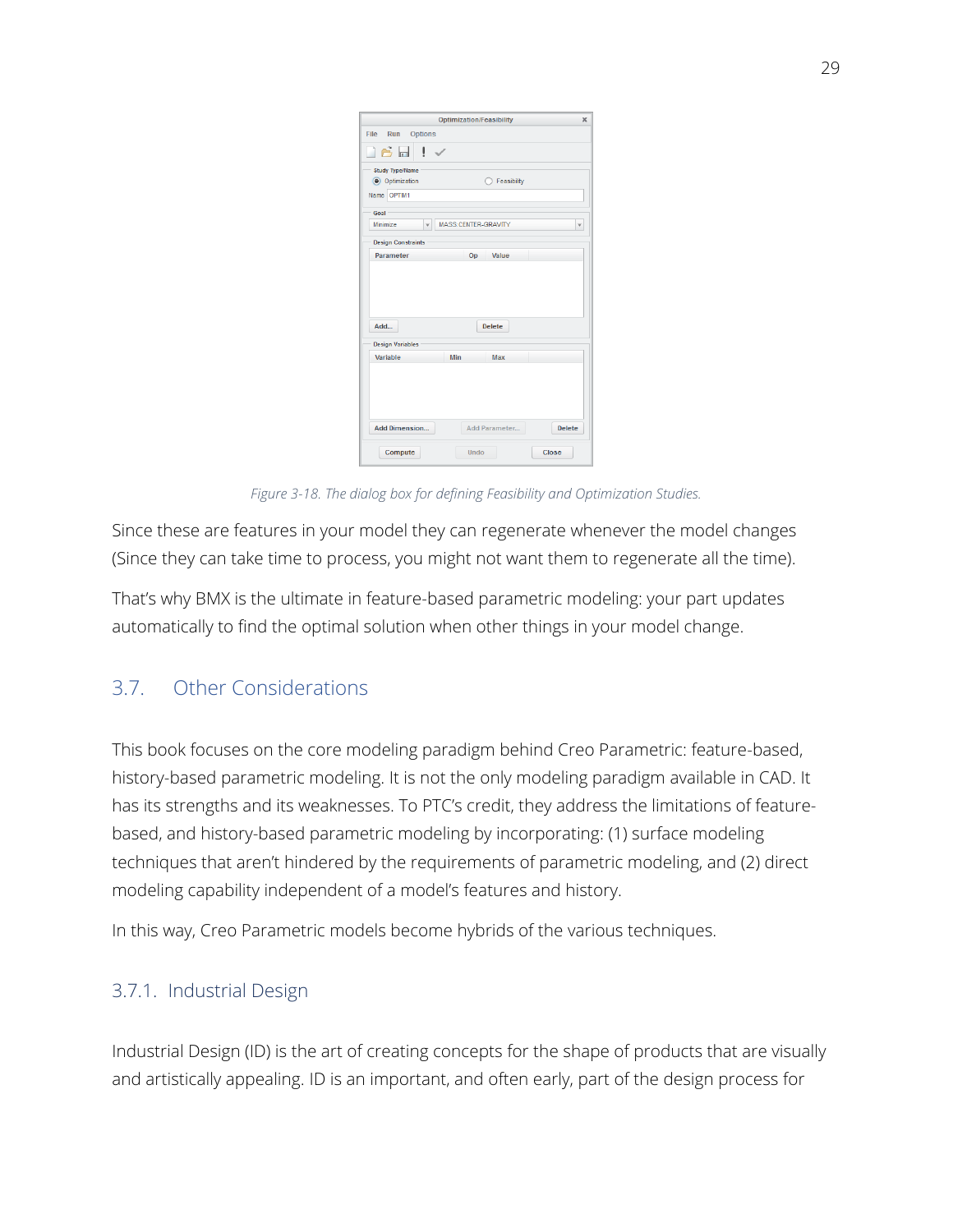products like automobiles, consumer electronics, appliances, personal healthcare devices, and so on.

Parametric surface features such as, Boundary Blends and Swept Blends don't lend themselves easily to these more artistic and aesthetically pleasing pursuits. It's very difficult to define the explicit underlying curves for boundaries and trajectories. Also, once created, it's arduous to modify dimensions to get the shapes tweaked into what "feels" right.

Over quite the past few years, Creo Parametric (and its predecessor versions) have moved beyond the traditional, highly defined features into more artistic techniques for Industrial Design. We will discuss two of those techniques: Freeform Surfacing (via the Style feature) and Subdivisional Modeling (via the Freestyle feature).

#### 3.7.1.1.Freeform Surfacing

Parametric surface features, mentioned at the beginning of chapter 2, require explicitly defined inputs in the form of curves. Constructing curves, especially three-dimensional curves in Standard Mode can be done with a variety of tools, such as:

- Curve Through Points: which requires explicitly defined points, such as offset from a coordinate system.
- Sketches: which are only two-dimensional, and aside from the spline, require highly defined geometric entities (although intermediate points can be dimensioned, a spline requires dimensions only on the endpoints).
- Curves from an equation: which require x, y, and z to be defined in terms of an independent variable t.
- Curves created from an editing tool such as Project, Wrap, Intersect, Offset, and so on , require some edge, pre-defined curve, or pre-defined surfaces as input.

In other words, defining surfaces using standard parametric modeling can be tedious, difficult, time-consuming, and nearly impossible in some situations. And often we want to design by "feel," by pushing and pulling points, curves, and surfaces to see the resulting shape immediately.

This is what is known as Freeform Surfacing and is created by using the Style feature in the Interactive Surface Design Extension (ISDX).

A Style feature is known as a "super feature" because it contains multiple surfaces and curves. The Style environment accordingly contains a Style tree listing these different entities. But this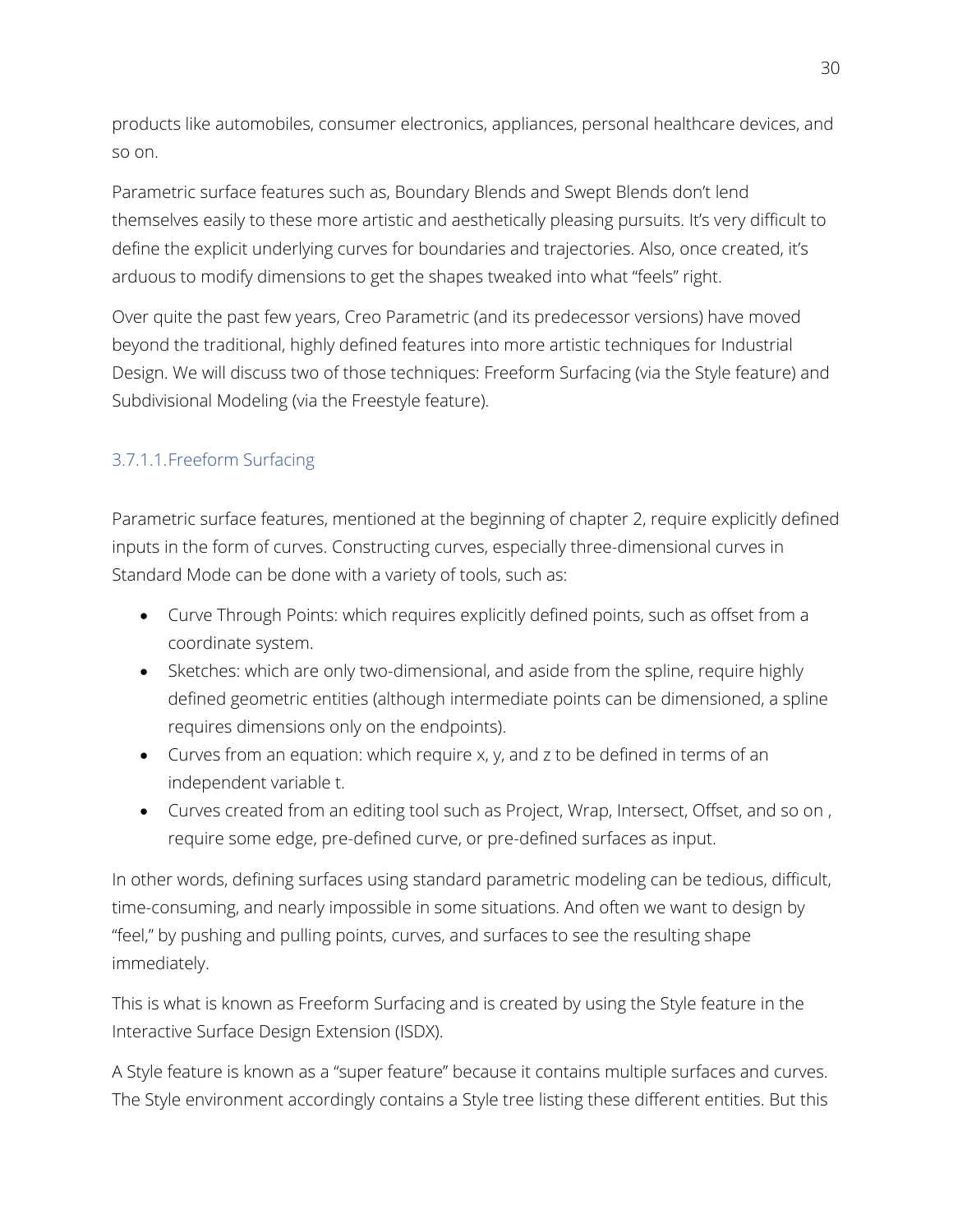is where Style has a significant advantage over standard parametric modeling. In Standard Mode, when you edit the definition of an entity, all the subsequent entities in the Model Tree are temporarily suppressed. You cannot see the effect of your change immediately. However, in the Style environment, you can edit the definition of a curve or surface, and all the other entities remain visible and update as you're working, providing immediate feedback.

| File $\star$<br>Model           | Analysis                                 | Annotate                          | Render            | Tools   | View           | <b>Flexible Modeling</b> |                | Applications                  | Style |    |        |
|---------------------------------|------------------------------------------|-----------------------------------|-------------------|---------|----------------|--------------------------|----------------|-------------------------------|-------|----|--------|
| o∞ Regenerate All               | $\sqrt{}$                                | Curve Edit<br>عكم                 |                   |         | K Surface Edit |                          |                | Curvature Connection          |       |    | X      |
| $\times$ Delete                 |                                          |                                   | $\sim$ Drop Curve |         |                | Surface Connect          |                | Reflection [4] Saved Analysis |       |    |        |
| $e^{\mathcal{O}}$ Unlink        | Set Active<br>Plane $\blacktriangledown$ | Curve<br>$\overline{\phantom{a}}$ | COS by Intersect  | Surface |                | <b>2</b> Surface Trim    | <b>R</b> Knots | Hide All                      |       | OК | Cancel |
| Operations $\blacktriangledown$ | Plane                                    | Curve –                           |                   |         | Surface        |                          |                | Analysis =                    |       |    | Close  |

*Figure 3-19. The Style toolbar.*

The kinds of curves that can be created in the Style environment include:

- Free Curves (3D).
- Planar Curves (2D).
- Curves on Surface.
- Radial Path Planar Curves (curves located on a "soft plane" normal to a curve).
- Drop Curves.
- Proportional Copies.

These curves can be manipulated and controlled. For example, the endpoint conditions can be defined, and internal points can be snapped to geometry.

The kinds of surfaces that can be created include:

- Boundary Surfaces (3 or 4 sides).
- Loft Surfaces.
- Sweep Surfaces.

Surfaces can have G0 (connected), G1 (tangent), G2 (curvature continuous), or G3 (matching acceleration) continuity at their boundaries. Within Style, there are editing tools like Trim and Mirror.

Style curves and surfaces can generate dimensional controls if desired. These dimensions can then be used like other Standard Mode dimensions. They can be edited and used in Patterns or Family Tables.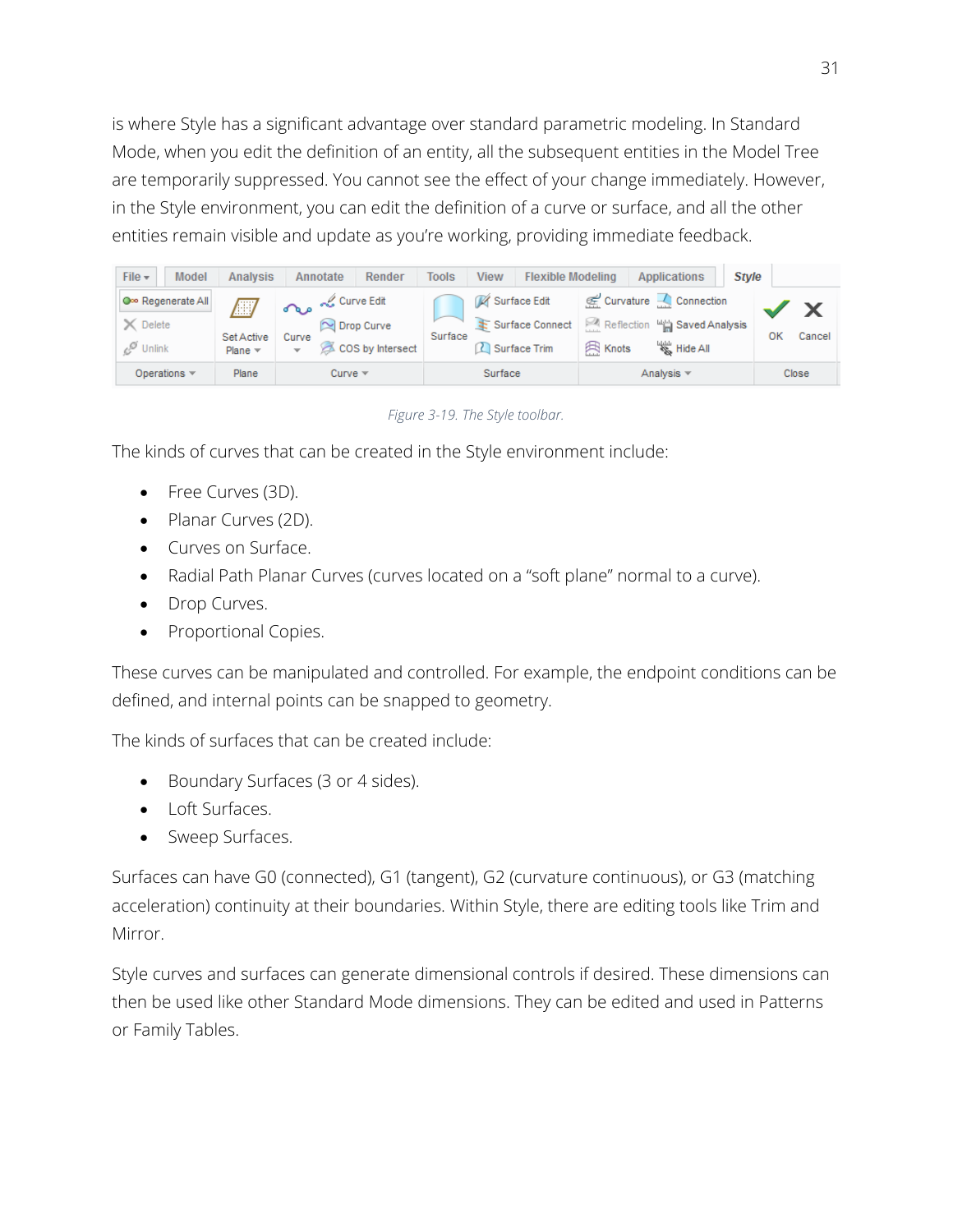Parametric surfaces can use free-form curves as inputs, and similarly, surfaces created in ISDX can use parametric curves as inputs. Editing operations from Standard Mode can be applied to Style geometry.

#### 3.7.1.2.Subdivisional Modeling

Another technique for designing complex, organic, and aesthetically-pleasing surface models is so that they resemble modeling with clay. We start out with a blob of matter, and then push and pull it, refining the shape as we go. It is a very artistic, intuitive method in which we either can't or don't want to define a full set of dimensions and parameters.

This is known as Subdivisional Modeling. You start off with this lump that has a control mesh surrounding it. You can break up the mesh (subdivide it) and then push and pull the edges and surfaces of the mesh to create the desired shape.



*Figure 3-20. Freestyle feature.*

These kinds of models are created within the Freestyle command. You start by creating an initial shape known as a Primitive. These can be 2D like circles, rings, squares, and triangles. Or they can be 3D like spheres, cylinders, cubes, and tori (donuts).

Since this is more of an artistic approach, there is no standard uniform. But the kinds of operations you can perform to achieve your desired geometry include:

- Splitting mesh surfaces and edges.
- Dragging, rotating, and scaling mesh faces and edges.
- Extruding faces.
- Connecting mesh faces.
- Creating hard and soft creases.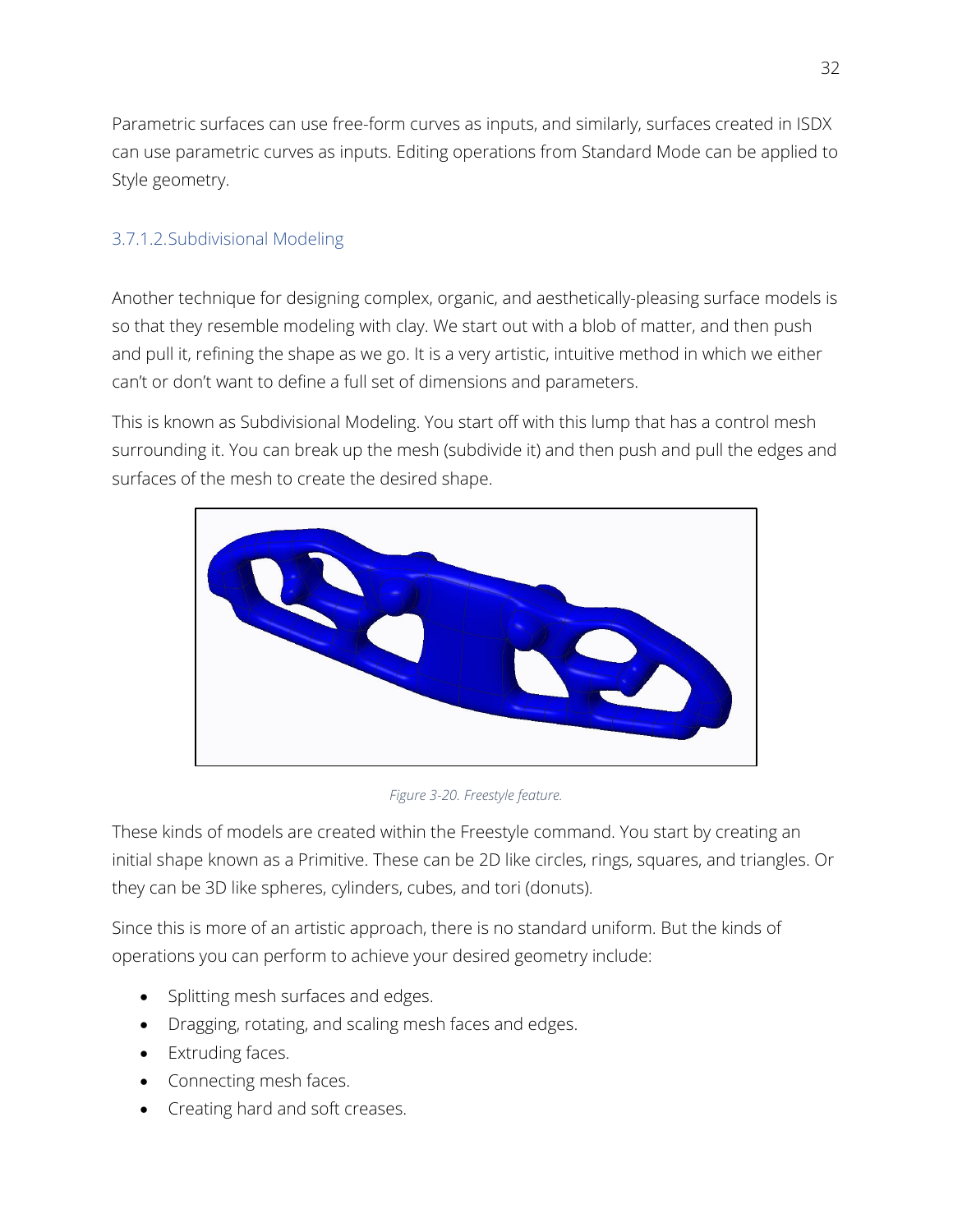• Mirror the mesh about a plane.

Creo 4.0 adds the ability to have multiple objects in the same Freestyle feature. To facilitate manipulation, a Freestyle Tree is also added.

#### 3.7.2. The Direct Modeling Paradigm

So far, we have concentrated on feature-based, history-based parametric modeling, the basis for design in Creo Parametric. This modeling paradigm is characterized by the following:

- Our part models consist of features.
- These features are driven by dimensions and parameters.
- These features have parent-child relationships.
- Our part and assembly models are history dependent; the order in which objects are regenerated affects what geometry is generated.

However, there are alternative paradigms, and these paradigms have benefits at different stages of the design process.

In the early stages, we may want to iterate numerous concepts for shape and function, without having to define all the explicit dimensions and parameters that drive the model. We want to generate ideas and geometry quickly.

In the later stages, once our parts have all their geometry and our assemblies have all their components, we may want to implement design changes without having to understand the models' histories and Design Intent.

The direct modeling paradigm allows you to create and modify geometry without regard to the history of the model and without fully dimensioned and parameterized features.

For Creo Parametric models, there are two ways of using Direct Modeling: the Flexible Modeling tab within Creo Parametric and the Creo Direct interface.

#### 3.7.2.1.Flexible Modeling

The Flexible Modeling tab within Creo Parametric provides two major advantages: (1) the ability to modify part models without regard to the history or Design Intent; and (2) the ability to modify imported geometry that otherwise couldn't have been changed.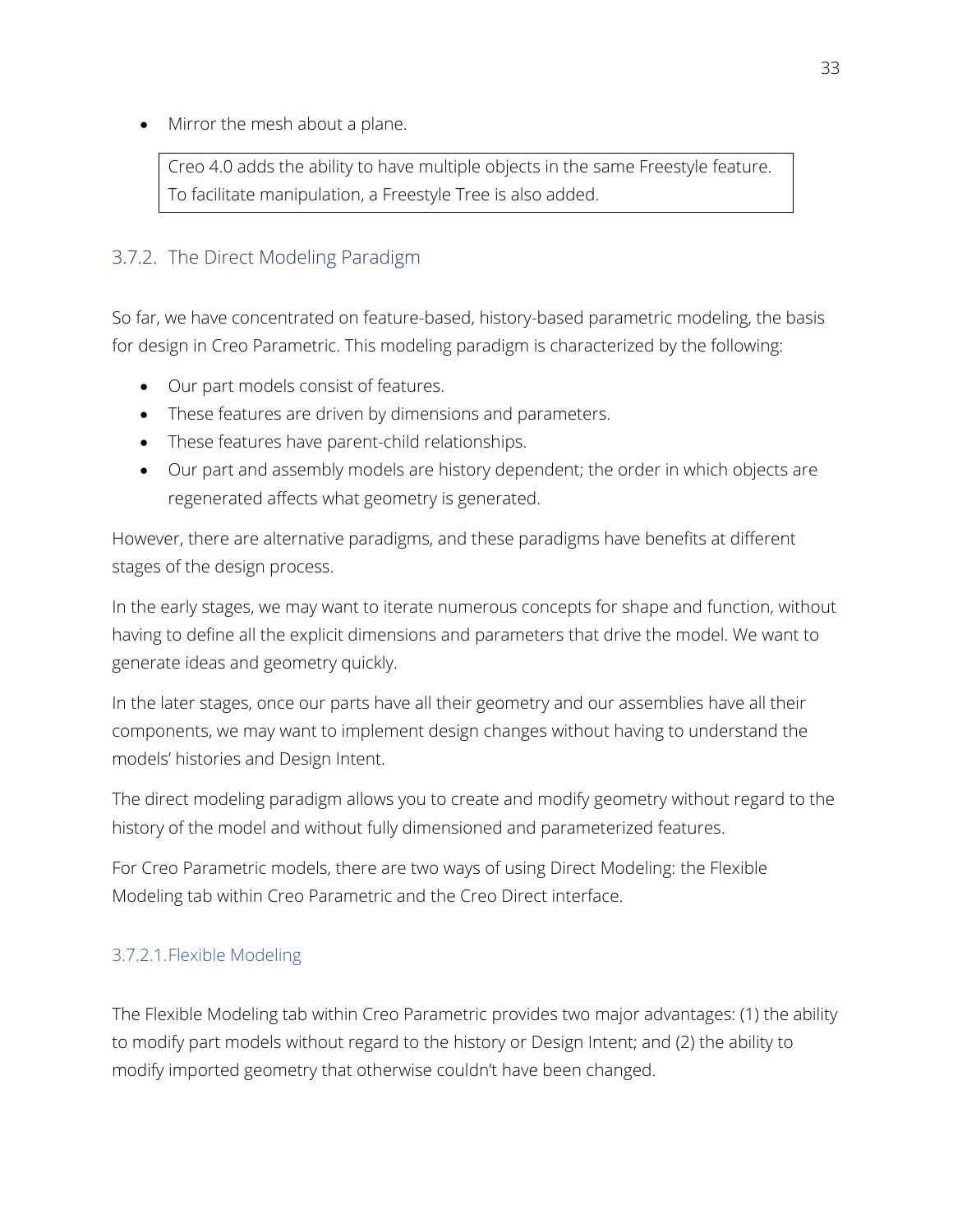The basic workflow for Flexible Modeling is as follows:

1. Click on the Flexible Modeling tab.



- 2. Select an initial surface from the model.
- 3. Select the additional surfaces you want to modify, using the Shape Selection tools, Geometry Rules, or right mouse button menu.



*Figure 3-21. Flexible Modeling Right Mouse Button Menu*

4. Apply an action, such as Move using Dragger, Move by Dimension, Move using Constraints, Edit Round, Edit Chamfer, Modify Analytic, Offset, and so on.

Flexible Modeling has some other powerful tools, including:

- Pattern Recognition: so you can take advantage of Reference Patterns in both part and assembly modes.
- Symmetry Recognition: so changes to an object are propagated to its mirror.
- Round and Chamfer Recognition: so that geometry is treated as such when changes are made to adjoining geometry.
- Remove: similar to the same command in Standard Mode for removing geometry from the model.
- Attach: to trim or extend quilts to solid geometry.

Operations performed in Flexible Modeling do create features, and like other features, you can use Edit and Edit Definition on them.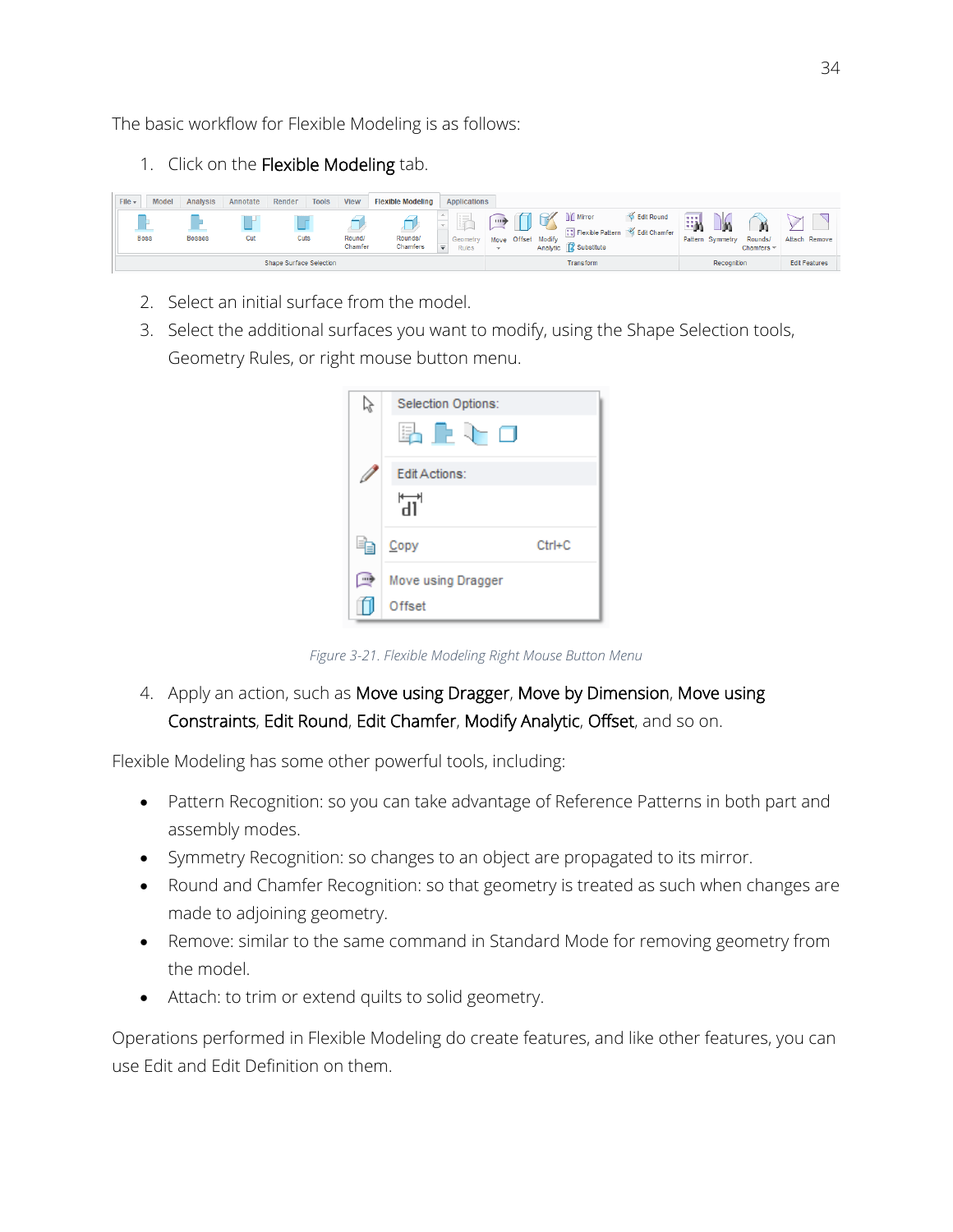#### 3.7.2.2.Creo Direct

Creo Direct is a separate interface that creates and uses the same part and assembly models as Creo Parametric.

In part mode, the 2D sketching and 3D tools appear in the same ribbon interface. It contains basic tools only for the quick creation and modification of geometry. The Model Tree contains Datums (Planes, Axes, Coordinate Systems, and Points), Quilts, and Sketches, but no features; in direct modeling, you're not creating features, you're creating and modifying geometry. Accordingly, the Edit and Edit Definition commands do not exist; you modify geometry similar to those commands in Flexible Modeling.

Another nice advantage in Creo Direct is that a Sketch can contain multiple entities, including overlapping entities. When creating an Extrude or a Revolve, you can choose which entities from the Sketch are used. In this way, the same Sketch can be used to create multiple different features. This is a much simpler workflow than in Creo Parametric.

In assembly mode, the relevant commands are Insert, Position, and Move; assembly constraints as in Creo Parametric do not exist. One of the major advantages of direct modeling, though, is that you can perform modifications, like Moves, that affect multiple components.

When those same models are opened in Creo Parametric, the features are exposed in the Model Tree. If a model was modified in Creo Direct, the View Changes dialog box opens. Changes are color coded, and the user has the option of accepting or rejecting them. In assemblies, the parametric behavior is suspended, but it can be restored.

#### 3.8. How Design Intent Gets Defeated

Some of the ways in which users intentionally or inadvertently defeat Design Intent when designing part models include:

Making choices based on the wrong criteria: In working with users new to Creo Parametric, I've encountered users who have the wrong goals in mind when approaching modeling. The wrong goals include:

- Speed: what is the fastest way to build a part or assembly?
- Simplicity: what methods will result in the fewest number of features or shortest Model Tree?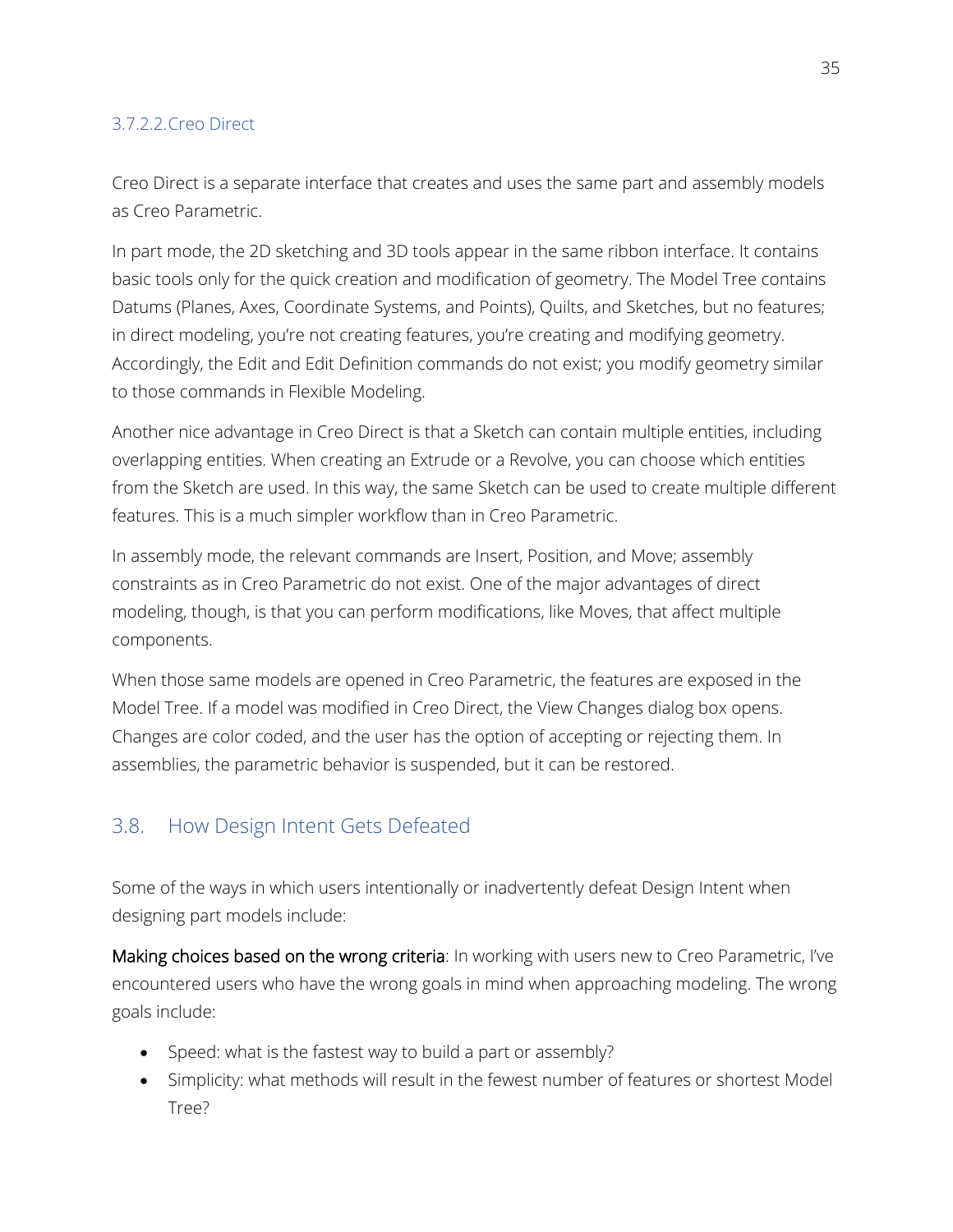Getting locked into a standard process: People like standard workflows. It reduces uncertainty and gives us a better sense of confidence. But there is no standard template when it comes to part modeling. You can't say "always start off with an Extrude as the base feature" and "rounds must never appear in the top quarter of the Model Tree." There are healthy practices to follow for sure, but these are not dogma. If you want to be innovative, you should be aware of the guidelines, but know when to diverge from them.

Relying on too much non-editable geometry: Part models that start off with import features can be edited using Direct Modeling techniques. However, tools in the Flexible Modeling tab work better with more prismatic geometry. Models that start off with Data Sharing Features like Copy Geometry and Shrinkwrap that cannot be traced back to their source components (due to renaming, data loss, data ownership changes, etc.) can be difficult or even impossible to modify later.

Multiple entities in a sketch: This is probably the least recommended method in Creo Parametric in order to duplicate features. Patterns, Mirrors, and Copy & Paste Special provide much more flexible modification opportunities to accommodate future changes.

User-unfriendly models: One of the downsides of Design Intent is that you must have a good understanding of a model's Design Intent in order to make changes to it. Complex models are difficult to change when users don't do the following:

- Make simple features with a minimum number of Parent-Child Relationships, especially External References.
- Rename features and dimensions.
- Use Local Groups to organize the Model Tree.
- Use spaces and comment lines in Relations.

Saving models with fundamentally bad practices: Models should never be saved (long-term at least, or into data management systems) with any of the following issues:

- Regeneration failures.
- Suppressed objects.
- Insert Mode.
- Circular references.

Overriding dimensions: This is a particular pet peeve of mine and one I believe that should be expressly forbidden at all companies. It is possibly one of the worst practices that can be implemented in a model.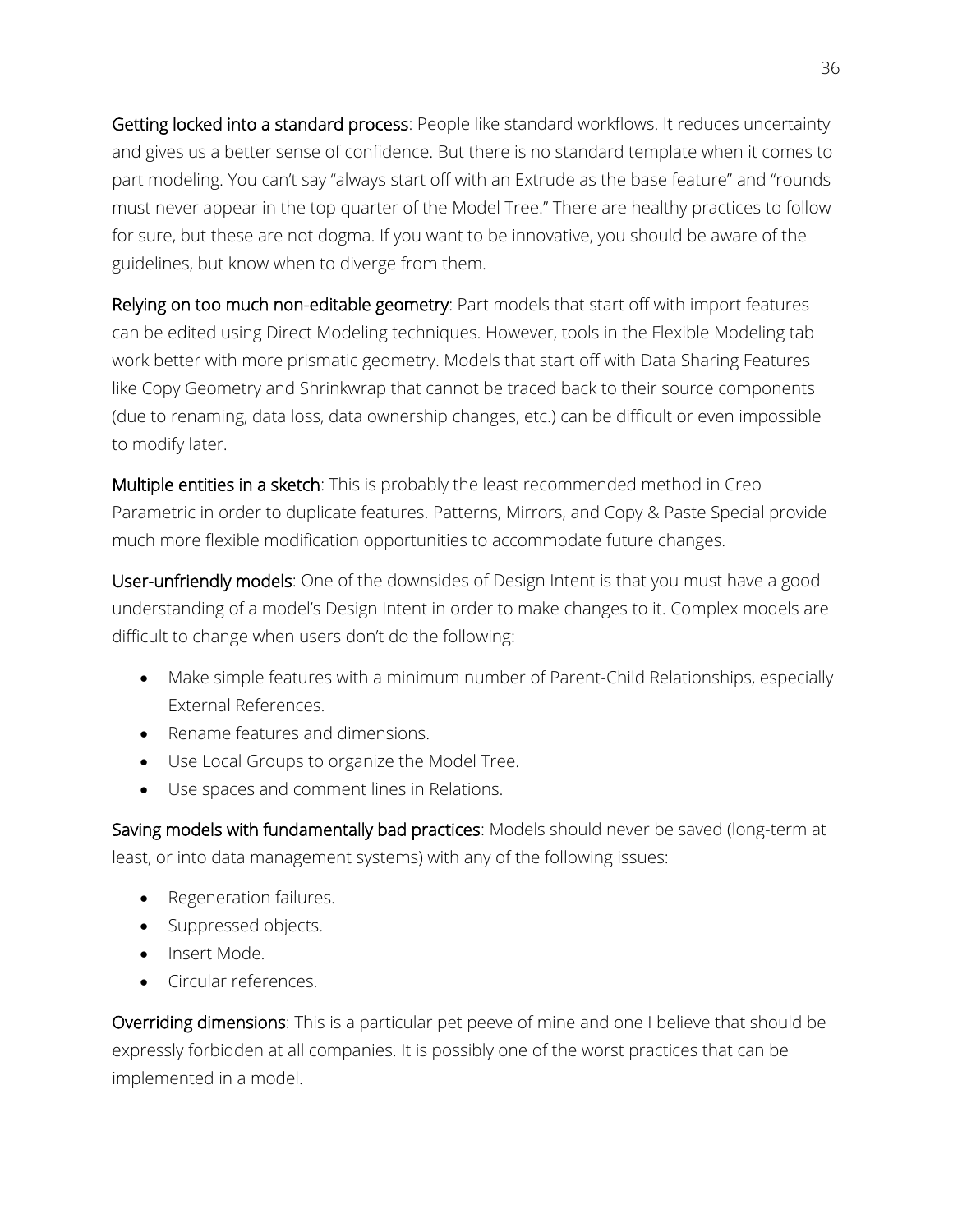For whatever reason, sometimes people want a dimension reported on the drawing to differ from the values in the model. For similar reasons, they either cannot or will not change the model. This is a technique (which I will not explain because I detest this technique so much) to allow a user to specify a value other than that in the model.

This technique is bad because companies will manufacture the drawing, but are unaware of potential form, fit, or interference issues in the assembly. Similarly, viewables in data management systems like Windchill will be incorrect. While this may be faster or easier for the individual, it's bad for the company and the product.

#### 3.9. Summary

- When selecting what types of features to place in your model, consider what changes are likely to happen. This builds the flexibility in your model to adapt to change and lessen the possibility of having to start over from scratch.
- The choices that you select for the various options in a feature also build Design Intent, especially if they involve selecting other entities in your model.
- Whenever you create a new feature in your model and select existing geometry as references, you are creating a Parent-Child Relationship between the existing entities and the new feature. Changes in our models are propagated via Parent-Child Relationships. Therefore, choose the references for new features carefully.
- Use Intent References when possible. By referencing a feature as opposed to specific surfaces or edges, Intent References are more robust (less likely to fail) than explicit references.
- The order in which our features appear in the model affects what geometry is created. Use Insert Mode and Reorder (drag and drop) to change your Design Intent as necessary.
- If you want dimensions or parameters to change automatically when other dimensions or parameters change, write Relations in your model between them.
- Datum Analysis Features can perform calculations on your model and generate parameters and other datum features as results. Feasibility and Optimization Studies can then change dimensions in your model automatically to meet your design constraints. This is the ultimate in feature-based parametric modeling, and in building Design Intent at the part level.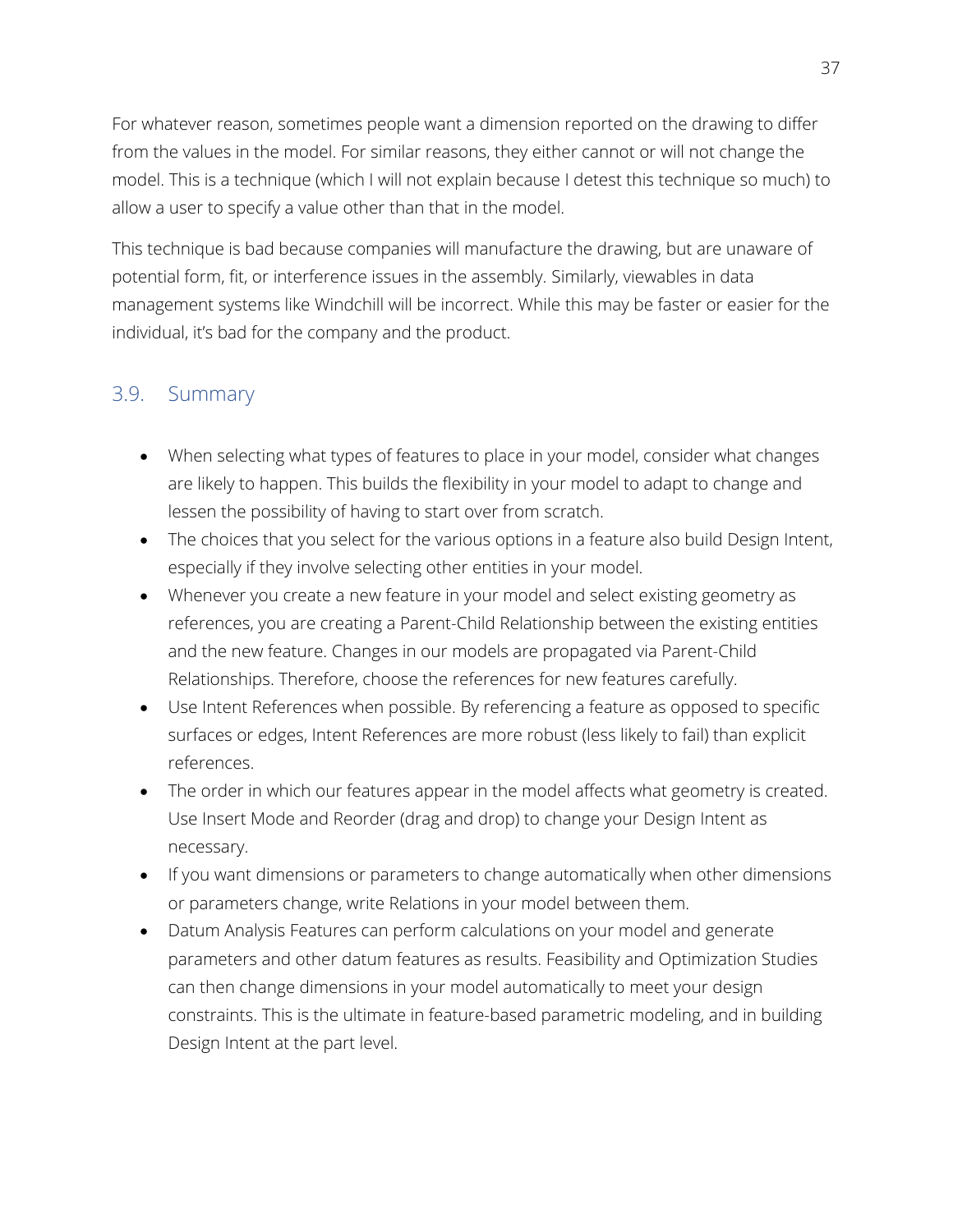- Tools like the Style and Freestyle features provide more artistic, design-by-feel approaches when parametric modeling for surfaces would be too tedious, timeconsuming, or restricting.
- The Flexible Modeling tab provides tools for modifying models when you cannot effect the change through the model's Design Intent. This is useful for complex models and imported geometry. Direct modeling complements parametric modeling.